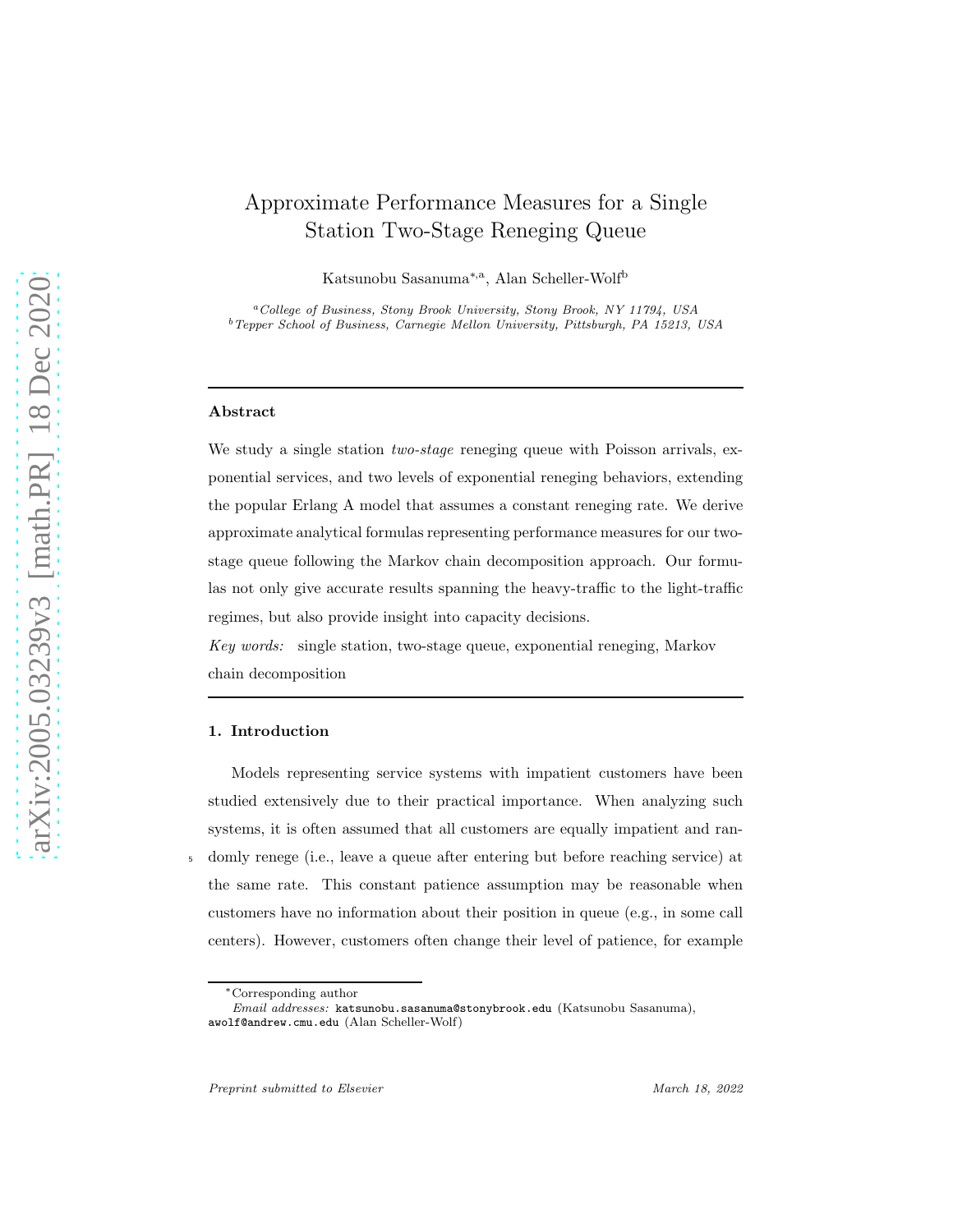based on their queue position if they experience a different level of comfort, or

- <sup>10</sup> when they know they are close to, or far from, the front of the queue [\[1\]](#page-19-0). For example, many restaurants provide some seats (capacity) for customers waiting inside  $(1<sup>st</sup> stage queue)$ , but not everybody can sit there; if all seats inside are filled, any remaining waiting customers must wait outside where it may be cold or raining  $(2<sup>nd</sup> stage queue)$ . Our model aims to provide simple, yet accurate
- <sup>15</sup> formulas for practitioners who make capacity (in this case waiting room seating capacity) decisions when their customers show stage-dependent reneging behaviors. Specifically, we consider a single station two-stage reneging queue with Poisson arrivals, exponential services, and stage-dependent exponential reneging rates. We analyze three performance measures: probability of queueing, proba-
- <sup>20</sup> bility of customer abandonment (via reneging or blocking), and average queue length. Our two-stage reneging model can cope with both finite and infinite queues.
- When the two reneging rates match, our queue reduces to the Erlang A model, an  $M/M/n+M$  queueing model with reneging. This Erlang A model <sup>25</sup> and its variations have been utilized for the analysis of various real-world problems such as public housing [\[2](#page-19-1)], kidney transplantation [\[3\]](#page-19-2), on-street parking [\[4\]](#page-19-3), and call centers [see, e.g., [5,](#page-19-4) [6,](#page-20-0) [7,](#page-20-1) [8,](#page-20-2) [9](#page-20-3)]. Most of the studies are based on either heavy traffic approximation or asymptotic analysis [\[10](#page-20-4)], which are very effective for analyzing a single stage reneging queue. For more general queueing
- <sup>30</sup> systems with state-dependent general service times, the queueing and Markov chain decomposition (QMCD) approach is versatile [see, e.g., [11](#page-20-5), [12](#page-20-6)]; the QMCD method can be used to analyze complicated models, such as a queue with orbit or non-Markovian systems. Since our model has only two stages, we utilize a simpler Markov chain decomposition approach [\[13\]](#page-20-7), and evaluate each decom-
- <sup>35</sup> posed sub-system separately using a Poisson-Normal approximation [\[14](#page-20-8)] with a continuity correction term [\[15](#page-20-9), [16,](#page-20-10) [17](#page-20-11)]. This continuity correction term makes our formulas accurate and robust over a wide range of parameters.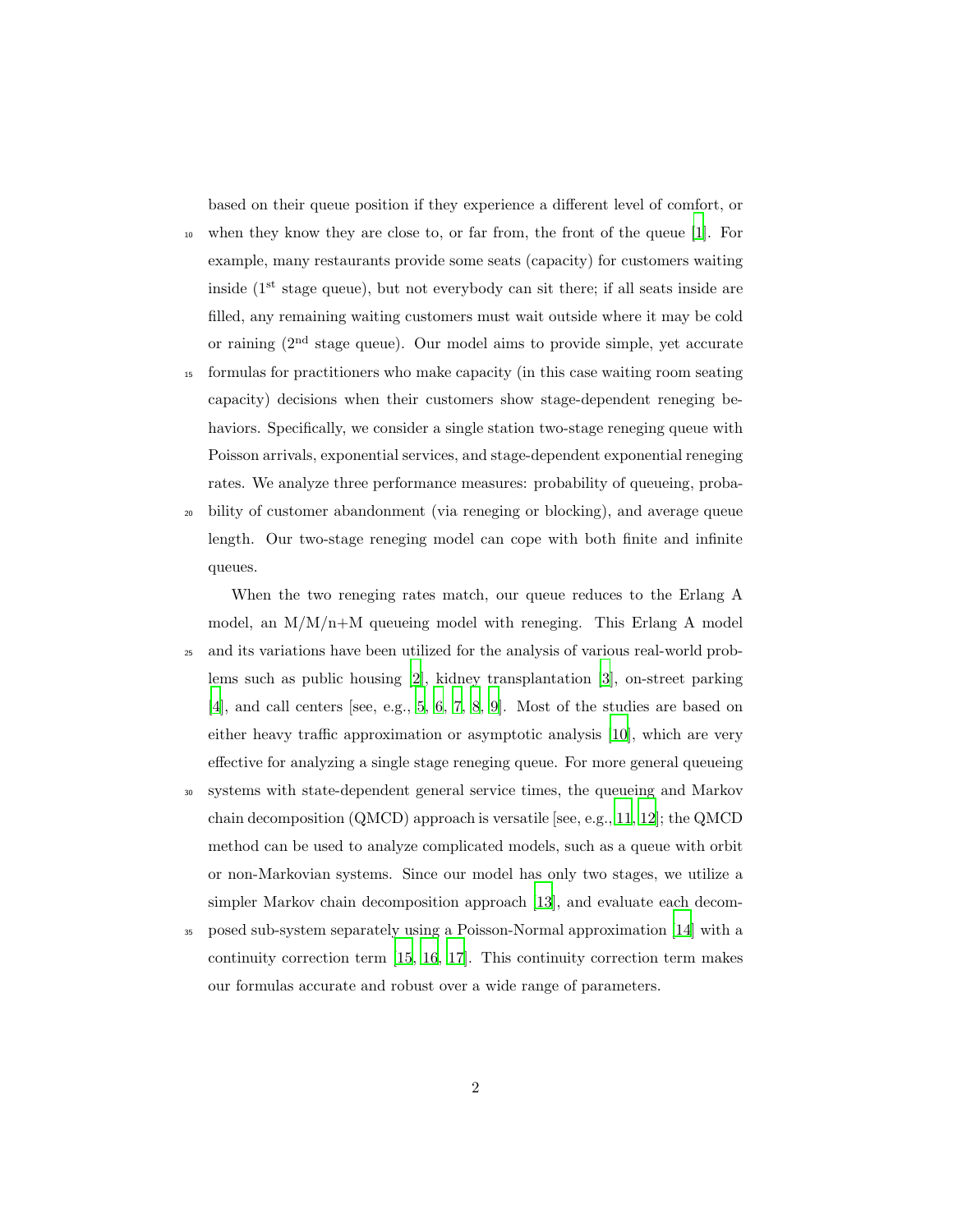Figure 1: Two-Stage Reneging Model: Full Markov Chain.

<span id="page-2-0"></span>

Figure 2: Decomposed Markov chains.

<span id="page-2-1"></span>

# 2. Single Station Two-Stage Reneging Model

In this section, we present our model and derive several basic performance <sup>40</sup> measures following the Markov chain decomposition approach [\[13](#page-20-7)]. The formulas we derive in this section are exact; approximations are discussed in the following section.

# 2.1. Markov Chain Structure and Its Decomposed Subchains

Our two-stage model is a simple birth-death Markov chain (MC) (Fig. [1\)](#page-2-0). 45 Customers arrive according to Poisson process with rate  $\lambda$ , and are served by one of the s servers with exponential rate  $\mu$  following a first-in first-out (FIFO) rule. This single station queue has two stages  $(i = 1, 2)$ ; stage i has  $n_i$  spaces;  $n_i$  can be either finite or infinite. Each customer in the  $i<sup>th</sup>$  stage reneges after an exponentially distributed time with rate  $\theta_i$  (> 0). When both stages of the 50 queue are fully occupied in state  $s + n_1 + n_2$ , a new customer is unable to enter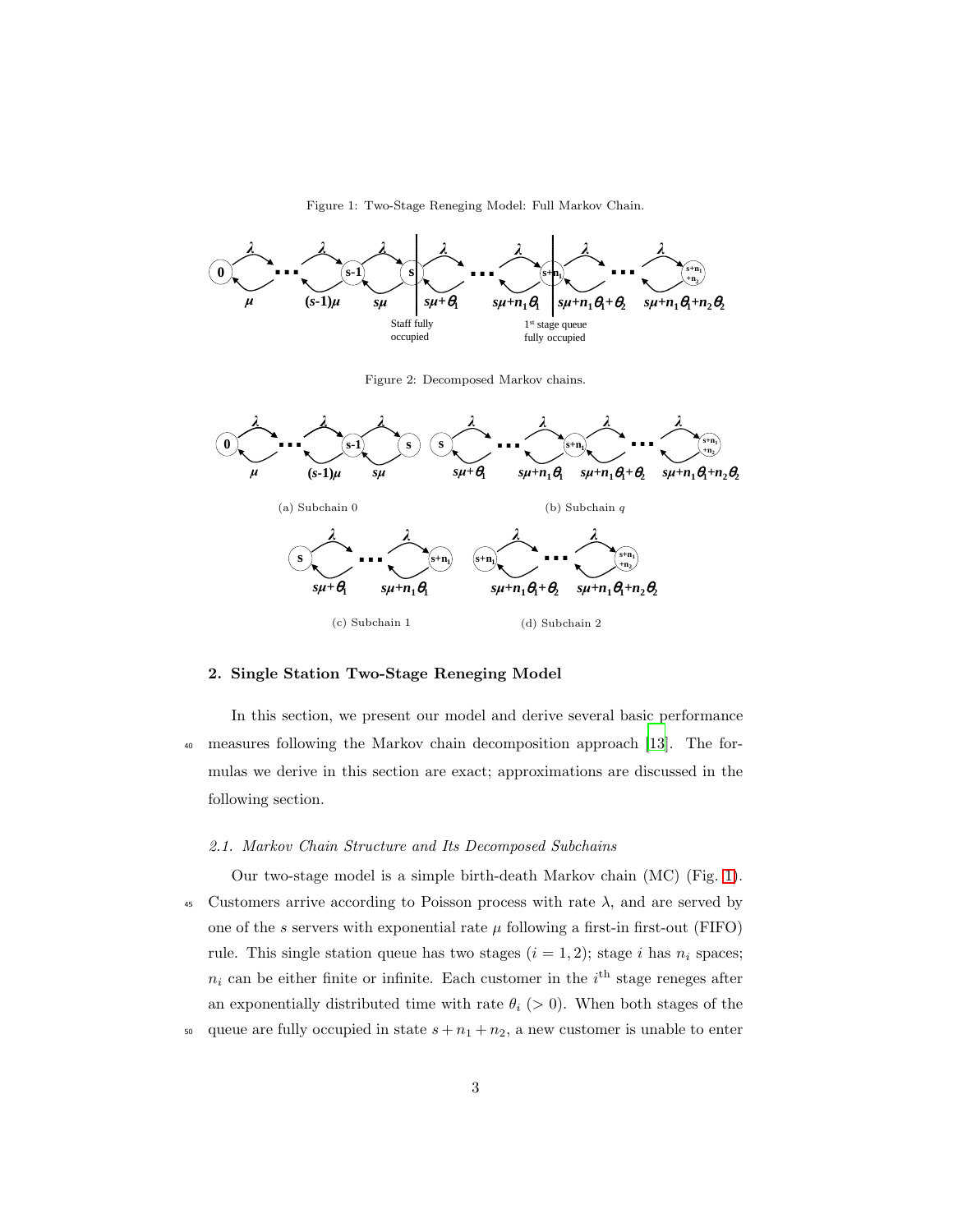the system (blocked). The arrival and departure rates at state  $k$  are

$$
\lambda_k = \begin{cases}\n\lambda & 0 \le k < s + n_1 + n_2 \\
0 & s + n_1 + n_2 \le k\n\end{cases}
$$
\n
$$
\mu_k = \begin{cases}\n\kmu & 1 \le k \le s \\
s\mu + (k - s)\theta_1 & s < k \le s + n_1 \\
s\mu + n_1\theta_1 + (k - s - n_1)\theta_2 & s + n_1 < k \le s + n_1 + n_2 \\
0 & s + n_1 + n_2 < k.\n\end{cases}
$$

To analyze our system we decompose the full MC (Fig. [1\)](#page-2-0) into subchains: an  $M/M/s/s$  subchain (Subchain 0 in Fig. [2a:](#page-2-1) MC comprised of states 1 to s) and a queueing subchain (Subchain  $q$  in Fig. [2b:](#page-2-1)MC comprised of states  $s$  to

<sup>55</sup>  $s + n_1 + n_2$ ). Subchain q is further decomposed into the 1<sup>st</sup> stage queue with reneging rate  $\theta_1$  (Subchain 1 in Fig. [2c:](#page-2-1) MC comprised of states s to  $s + n_1$ ) and the  $2<sup>nd</sup>$  stage queue with reneging rate  $\theta_2$  (Subchain 2 in Fig. [2d:](#page-2-1) MC comprised of states  $s+n_1$  to  $s+n_1+n_2$ ). Let  $\Omega$  and  $A_j$  represent a set of states for the full MC and subchain  $j(= 0, 1, 2, q)$ , respectively. Thus:  $\Omega = A_0 \cup A_q$ , 60  $A_q = A_1 \cup A_2$ ,  $A_0 \cap A_q = A_0 \cap A_1 = \{s\}$ , and  $A_1 \cap A_2 = \{s + n_1\}$ .

# 2.2. Representation of Performance Measures

We denote the steady-state probability of state  $k$  in the full MC and subchain j as  $\pi_k$  and  $\pi_k^j$ , respectively. Since the MC we consider is of the birth-death type, any truncated subchain  $j$  maintains the same stationary distribution as 65 the full MC up to a normalization constant, i.e.,  $\pi_k^j = \frac{\pi_k}{\sum_{k' \in A_j} \pi_{k'}}$ ,  $\forall k \in A_j$ (which we simply denote as  $\pi_k^j \propto \pi_k, \forall k \in A_j$  in this paper). Define  $\mathbb{E}[f(X)] =$  $\sum_{k\in\Omega} f(k)\pi_k$ ,  $\mathbb{E}_j[f(X)] = \sum_{k\in A_j} f(k)\pi_k^j$ , and  $r_1 = \frac{\pi_{s+n_1}^1}{\pi_s^1}$ . The following proposition holds as a special case of the Markov chain decomposition method based on the total expectation theorem [\[13\]](#page-20-7). All proofs are given in appendices.

<span id="page-3-0"></span>**Proposition 1.** For any function of states  $f(X)$  for the two-stage reneging queue, the following equations hold:

<span id="page-3-2"></span><span id="page-3-1"></span>
$$
\frac{\mathbb{E}[f(X)]}{\pi_s} = \frac{\mathbb{E}_0[f(X)]}{\pi_s^0} + \frac{\mathbb{E}_q[f(X)]}{\pi_s^q} - f(s),\tag{1}
$$

$$
\frac{\mathbb{E}_q[f(X)]}{\pi_s^q} = \frac{\mathbb{E}_1[f(X)]}{\pi_s^1} + r_1 \left( \frac{\mathbb{E}_2[f(X)]}{\pi_{s+n_1}^2} - f(s+n_1) \right). \tag{2}
$$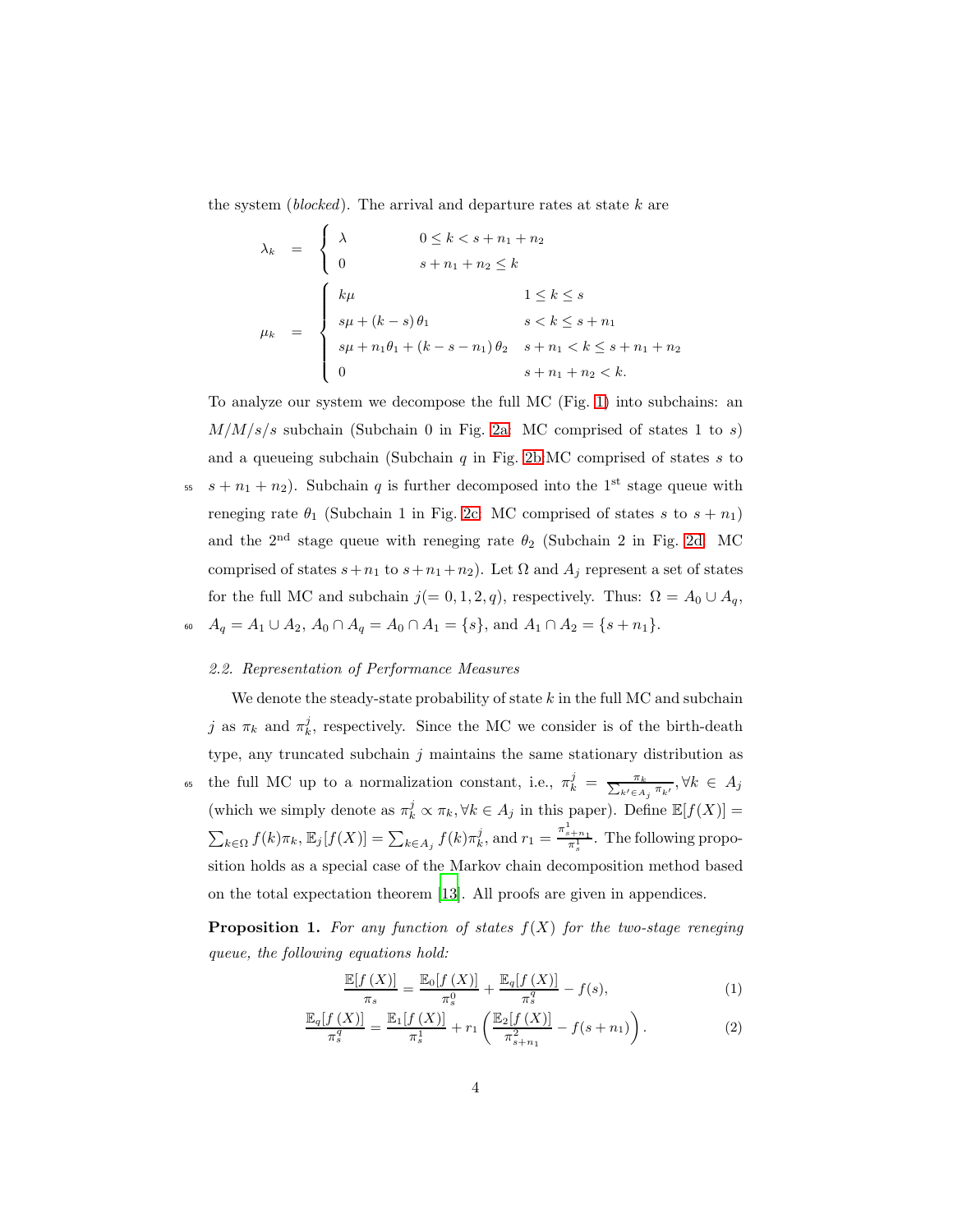Combining above, we obtain

<span id="page-4-3"></span>
$$
\frac{\mathbb{E}[f(X)]}{\pi_s} = \frac{\mathbb{E}_0[f(X)]}{\pi_s^0} + \left(\frac{\mathbb{E}_1[f(X)]}{\pi_s^1} - f(s)\right) + r_1 \left(\frac{\mathbb{E}_2[f(X)]}{\pi_{s+n_1}^2} - f(s+n_1)\right). \tag{3}
$$

 $\tau_0$  Denote the queueing probability as  $P_Q$ , the abandonment probability (due to reneging and blocking) as  $P_A$ , and the expected number of customers in queue as L. Using Proposition [1,](#page-3-0) we can obtain  $1/\pi_s$  by setting  $f(X) = 1$ ;  $P_Q$  by setting  $f(X) = \mathbf{1}_{A_q}$  (an indicator function);  $P_A$  by setting  $f(X) = N_A$  (a random variable representing the steady-state number of customer abandonments per <sup>75</sup> unit time); and L by setting  $f(X) = N$  (a random variable representing the steady-state number of customers in queue).

<span id="page-4-0"></span>Proposition 2. The performance measures of the two-stage reneging queue are

$$
\frac{1}{\pi_s} = \frac{1}{\pi_s^0} + \frac{1}{\pi_s^q} - 1 = \frac{1}{\pi_s^0} + \left(\frac{1}{\pi_s^1} - 1\right) + r_1 \left(\frac{1}{\pi_{s+n_1}^2} - 1\right),\tag{4}
$$

$$
\frac{P_Q}{\pi_s} = \frac{1}{\pi_s^q} = \frac{1}{\pi_s^1} + r_1 \left( \frac{1}{\pi_{s+n_1}^2} - 1 \right),\tag{5}
$$

$$
\frac{P_A}{\pi_s} = p\left(\frac{1}{\pi_s^q} - 1\right) + 1 = p\left[\left(\frac{1}{\pi_s^1} - 1\right) + r_1\left(\frac{1}{\pi_{s+n_1}^2} - 1\right)\right] + 1,\tag{6}
$$

$$
\frac{L}{\pi_s} = \frac{\lambda}{\theta_1} \left[ p \left( \frac{1}{\pi_s^1} - 1 \right) + 1 - r_1 \right] + \frac{r_1 \lambda}{\theta_2} \left[ \left( p + \frac{n_1(\theta_2 - \theta_1)}{\lambda} \right) \left( \frac{1}{\pi_{s+n_1}^2} - 1 \right) + 1 - r_2 \right], \tag{7}
$$

where

<span id="page-4-7"></span><span id="page-4-6"></span><span id="page-4-5"></span><span id="page-4-4"></span><span id="page-4-2"></span><span id="page-4-1"></span>
$$
r_1 = \frac{\pi_{s+n_1}^1}{\pi_s^1}
$$
,  $r_2 = \frac{\pi_{s+n_1+n_2}^2}{\pi_{s+n_1}^2}$ , and  $p = 1 - \frac{s\mu}{\lambda}$ .

Proposition [2](#page-4-0) expresses the performance measures of interest as simple functions of steady-state probabilities; these probabilities' exact expressions are given by

$$
\frac{1}{\pi_s^0} = \frac{\sum_{k=0}^s \frac{(\lambda/\mu)^k}{k!}}{\frac{(\lambda/\mu)^s}{s!}}, \frac{1}{\pi_s^1} = \sum_{k=0}^{n_1} \prod_{j=1}^k \frac{\lambda}{s\mu + j\theta_1}, \frac{1}{\pi_{s+n_1}^2} = \sum_{k=0}^{n_2} \prod_{j=1}^k \frac{\lambda}{s\mu + n_1\theta_1 + j\theta_2}, \quad (8)
$$

where we have an empty product (when  $k = 0$ ), whose value is 1 by convention. When  $n_1$  (or  $n_2$ )  $\infty$ , the last two equations have the following alternative expressions (the derivation utilizes gamma and beta functions; see [\[3\]](#page-19-2)):

$$
\frac{1}{\pi_s^1} = \frac{s\mu}{\theta_1} \int_0^1 e^{\frac{\lambda t}{\theta_1}} (1-t)^{\frac{s\mu}{\theta_1}-1} dt, \quad \frac{1}{\pi_{s+n_1}^2} = \frac{s\mu + n_1\theta_1}{\theta_2} \int_0^1 e^{\frac{\lambda t}{\theta_2}} (1-t)^{\frac{s\mu + n_1\theta_1}{\theta_2}-1} dt. \quad (9)
$$

Proposition [2](#page-4-0) with [\(8\)](#page-4-1) and [\(9\)](#page-4-2) gives the exact performance measures of our model; however, the result is cumbersome to evaluate and provides little intuition on the performance measures of interest. To gain some insight about the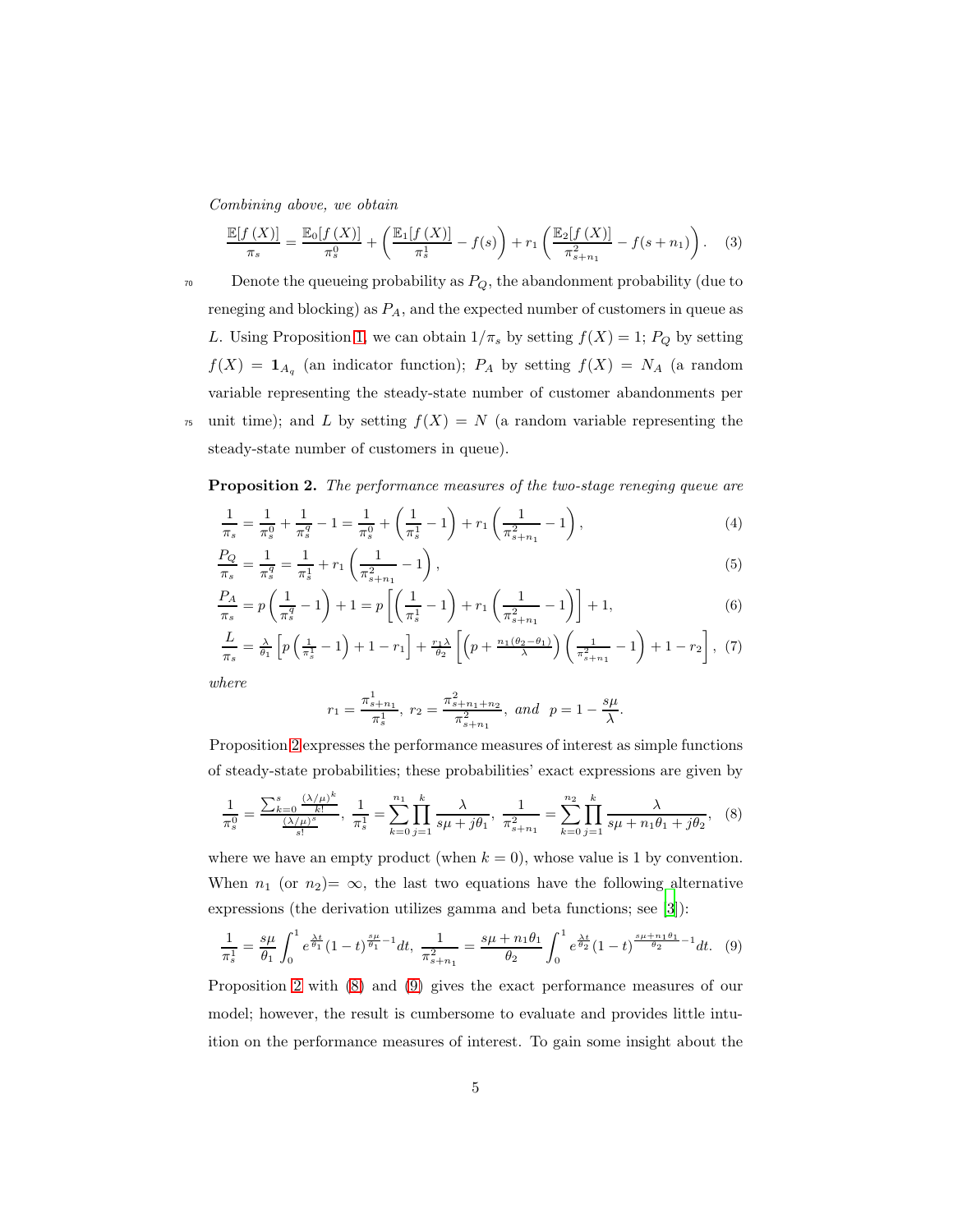<sup>80</sup> performance measures, the following exact relationships (directly derived from Proposition [2\)](#page-4-0) are useful.

<span id="page-5-0"></span>**Corollary 1.**  $P_A$  is related to  $P_Q$  as follows:

<span id="page-5-2"></span><span id="page-5-1"></span>
$$
P_A = p(P_Q - \pi_s) + \pi_s. \tag{10}
$$

In addition, if  $\theta = \theta_1 = \theta_2$ , then L is related to  $P_Q$  as follows:

$$
L = \frac{\lambda}{\theta} \left[ p(P_Q - \pi_s) + \pi_s - \pi_{s+n_1+n_2} \right]. \tag{11}
$$

Corollary [1](#page-5-0) shows the impact of the discrete state space of the Markov chain on the performance measures. If we can assume that the system is sufficiently large to ignore the probabilities of being in any single state (specifically,  $\pi_s$ 

<sup>85</sup> and  $\pi_{s+n_1+n_2}$  in this case), then [\(10\)](#page-5-1) and [\(11\)](#page-5-2) reduce to simple relationships:  $P_A \approx pP_Q$  and  $L \approx \frac{\lambda_p P_Q}{\theta}$  $\frac{\partial FQ}{\partial \theta}$ , where p is the abandonment probability when all servers are always busy. The former tells us that the probability of customer abandonment is approximately proportional to the probability of queueing. The latter is simply Little's law: the arrival to a subsystem representing a group of 90 people who abandon the system (i.e.,  $\lambda p P_Q$ ) stays in the subsystem on average  $1/\theta$  period of time.

In general, we expect that relationships among performance measures as well as analytical representations of performance measures will take simpler forms at the limit of a large system where each individual state has only a <sup>95</sup> negligible contribution to the properties of the full system. Unfortunately, such a simplistic view is not appropriate when dealing with small systems, because for these systems the discreteness of the state space typically plays an important role. Thus, in our approximation procedure, we evaluate (and approximate) the discrete properties of the system without taking a limit of a large system.

#### <sup>100</sup> 3. Approximation Procedure

Our performance measures of interest are simple functions of subchains' steady-state probabilities. Thus, to find approximate representations of the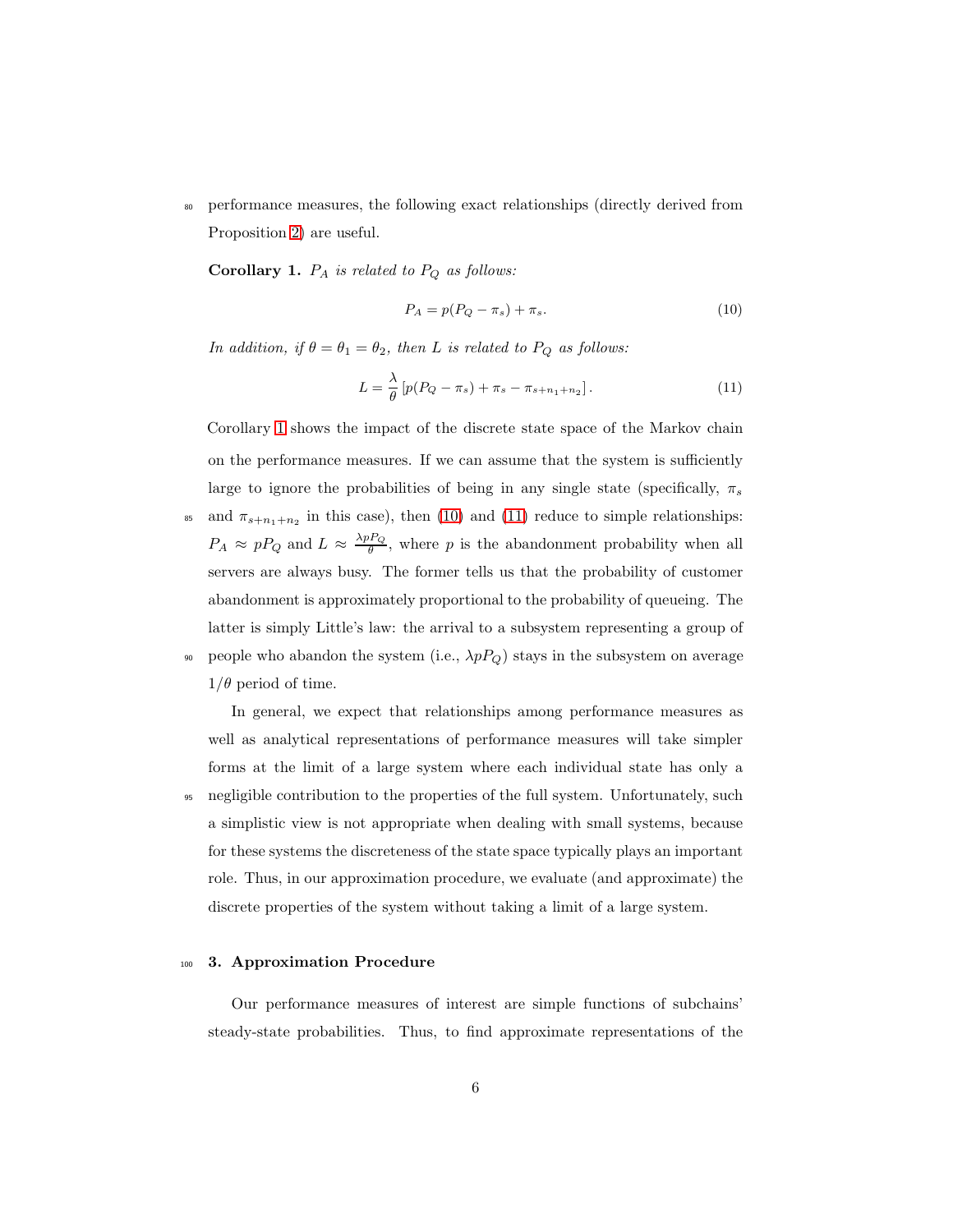performance measures, we derive an approximate analytical representation of these steady-state probabilities.

#### <sup>105</sup> 3.1. Steady-State Probabilities in Poisson and Normal Representations

We first show the Poisson-Normal conversion formulas, which involve a Poisson random variable  $(RV)$  with mean R and the standard normal RV, whose cumulative distribution functions (CDFs) are  $F_P(\cdot; R)$  and  $\Phi(\cdot)$ ; their corresponding probability mass function (PMF) and probability density function 110 (PDF) are  $f_P(\cdot;R)$  and  $\phi(\cdot)$ , respectively. Define the standard normal hazard

function as  $h(x) = \phi(x)/(1-\Phi(x)) = \phi(-x)/\Phi(-x)$  and introduce parameters  $c = (s - R)/\sqrt{R}$  and  $\Delta = 0.5/\sqrt{R}$ . The following result is based on [\[17](#page-20-11)].

<span id="page-6-0"></span>Lemma 1. The Poisson CDF/PMF are approximated by the standard normal CDF/PDF as:

<span id="page-6-2"></span><span id="page-6-1"></span>
$$
F_P(s;R) \approx \Phi(c+\Delta),\tag{12}
$$

<span id="page-6-4"></span><span id="page-6-3"></span>
$$
f_P(s;R) \approx \frac{\phi(c+\Delta)}{\sqrt{R}},\tag{13}
$$

$$
\frac{f_P(s;R)}{1 - F_P(s;R)} \approx \frac{h(c+\Delta)}{\sqrt{R}},\tag{14}
$$

$$
\frac{f_P(s;R)}{F_P(s;R)} \approx \frac{h(-c-\Delta)}{\sqrt{R}}.\tag{15}
$$

Following conventions in capacity planning, we call the argument s of the Poisson PMF/CDF the *staffing level*, the mean R of the Poisson RV the re- $115$  source requirement, and the argument c of the standard normal PDF/CDF the square-root coefficient. The term  $\Delta$  is the continuity correction term, which is introduced due to the conversion from a discrete function (Poisson) to continuous (normal). The term  $\Delta$  is non-negligible when R is small (around 10 or less), but diminishes to zero in the asymptotic limit of large R.

 $\alpha$  Corresponding to the three subchains (SC) 0 (M/M/s/s queue), 1 (1<sup>st</sup> stage queue), and  $2 \left(2^{nd} \text{ stage queue}\right)$ , we define parameters necessary for Poisson and standard normal representations in Table [1.](#page-7-0) Note that the staffing levels  $s, s<sub>1</sub>,$  and  $s<sub>2</sub>$  must be non-negative integers when they appear in a Poisson representation; if they are non-integer, we round them to their nearest integer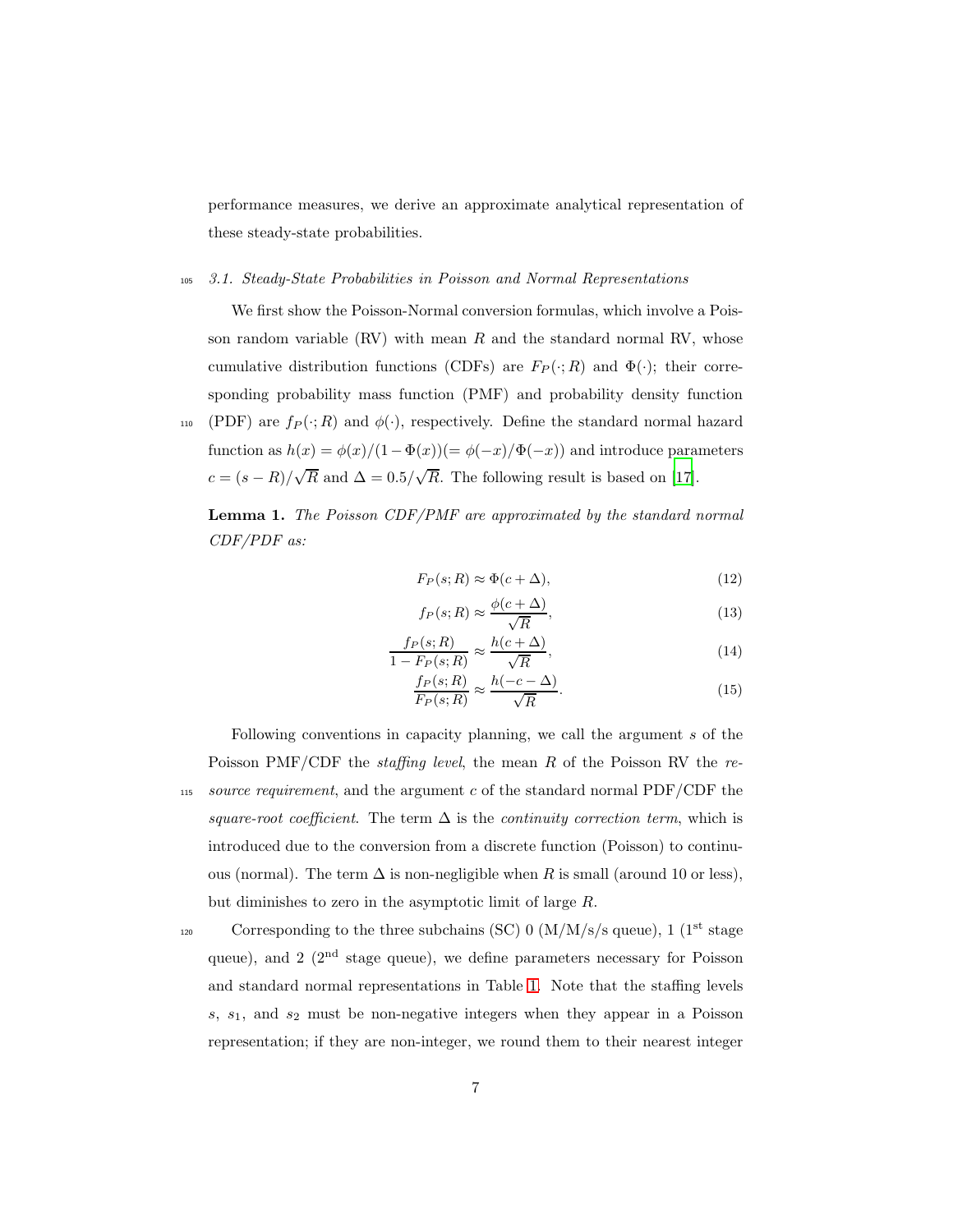| SС          | Staffing Level                  | Sq-root Coef.                                                                                                                                                                  | Resource Req.                             | Cont. Correction                                                                                                                                                         |
|-------------|---------------------------------|--------------------------------------------------------------------------------------------------------------------------------------------------------------------------------|-------------------------------------------|--------------------------------------------------------------------------------------------------------------------------------------------------------------------------|
| $0 \quad s$ |                                 | $c = \frac{s - R}{\sqrt{R}}$                                                                                                                                                   | $R=\frac{\lambda}{\mu}$                   | $\Delta = \frac{0.5}{\sqrt{R}}$                                                                                                                                          |
|             | 1 $s_1 = \frac{s\mu}{\theta_1}$ | $c_1 = \frac{s_1 - R_1}{\sqrt{R_1}} \left( = \sqrt{\frac{\mu}{\theta_1}} c \right)$                                                                                            | $R_1 = \frac{\lambda}{\theta_1}$          | $\Delta_1 = \frac{0.5}{\sqrt{R_1}}$                                                                                                                                      |
|             |                                 | $s_{1+} = s_1 + n_1$ $c_{1+} = \frac{s_{1+} - R_1}{\sqrt{R_1}}$                                                                                                                | $\left( = \frac{\mu}{\theta_1} R \right)$ | $\left(=\sqrt{\frac{\theta_1}{\mu}}\Delta\right)$                                                                                                                        |
|             |                                 | 2 $s_2 = \frac{s \mu + n_1 \theta_1}{\theta_2}$ $c_2 = \frac{s_2 - R_2}{\sqrt{R_2}} \left( = \sqrt{\frac{\theta_1}{\theta_2}} c_{1+} \right)$ $R_2 = \frac{\lambda}{\theta_2}$ |                                           | $\Delta_2 = \frac{0.5}{\sqrt{R_2}}$                                                                                                                                      |
|             |                                 | $s_{2+} = s_2 + n_2$ $c_{2+} = \frac{s_{2+} - \kappa_2}{\sqrt{B_2}}$                                                                                                           |                                           | $\left(=\frac{\theta_1}{\theta_2}R_1=\frac{\mu}{\theta_2}R\right)\hspace{.2 in}\left(=\sqrt{\frac{\theta_2}{\theta_1}}\Delta_1=\sqrt{\frac{\theta_2}{\mu}}\Delta\right)$ |

<span id="page-7-0"></span>Table 1: Parameters for Poisson and Standard Normal Representations

- <sup>125</sup> values. (In other words, a Poisson representation is exact when staffing levels are integers and otherwise is an approximation.) This integer condition can be dropped when we convert to the normal; a major benefit of using the normal representation. In this conversion procedure, we take into consideration the impact of the discrete state space using the continuity correction terms  $(\Delta, \Delta_1,$
- 130  $\Delta_2$ ). These correction terms can be dropped only at the limit of large resource requirements  $(R, R_1, R_2 \to \infty$ , respectively).

Using Lemma [1](#page-6-0) and parameters defined in Table [1,](#page-7-0) we obtain Proposition [3.](#page-7-1)

<span id="page-7-1"></span>Proposition 3. The steady-state probabilities of the subchains are approximately expressed in Poisson and normal representations as follows:

1.  $M/M/s/s$  (subchain 0):

<span id="page-7-3"></span><span id="page-7-2"></span>
$$
\frac{1}{\pi_s^0} = \frac{F_P(s;R)}{f_P(s;R)} \approx \frac{\sqrt{R}}{h(-c-\Delta)} =: \tilde{h}.
$$
 (16)

2.  $1^{st}$  stage queue (subchain 1):

$$
r_1 = \frac{\pi_{s+n_1}^1}{\pi_s^1} = \frac{f_P(s_{1+}; R_1)}{f_P(s_1; R_1)} \approx \frac{\phi(c_{1+} + \Delta_1)}{\phi(c_1 + \Delta_1)} =: \tilde{r}_1,
$$
  

$$
\frac{1}{\pi_s^1} - 1 = \frac{1 - F_P(s_1; R_1)}{f_P(s_1; R_1)} - \frac{1 - F_P(s_{1+}; R_1)}{f_P(s_1; R_1)} \approx \sqrt{R_1} \left(\frac{1}{h(c_1 + \Delta_1)} - \frac{\tilde{r}_1}{h(c_{1+} + \Delta_1)}\right) =: \tilde{h}_1.
$$
\n(17)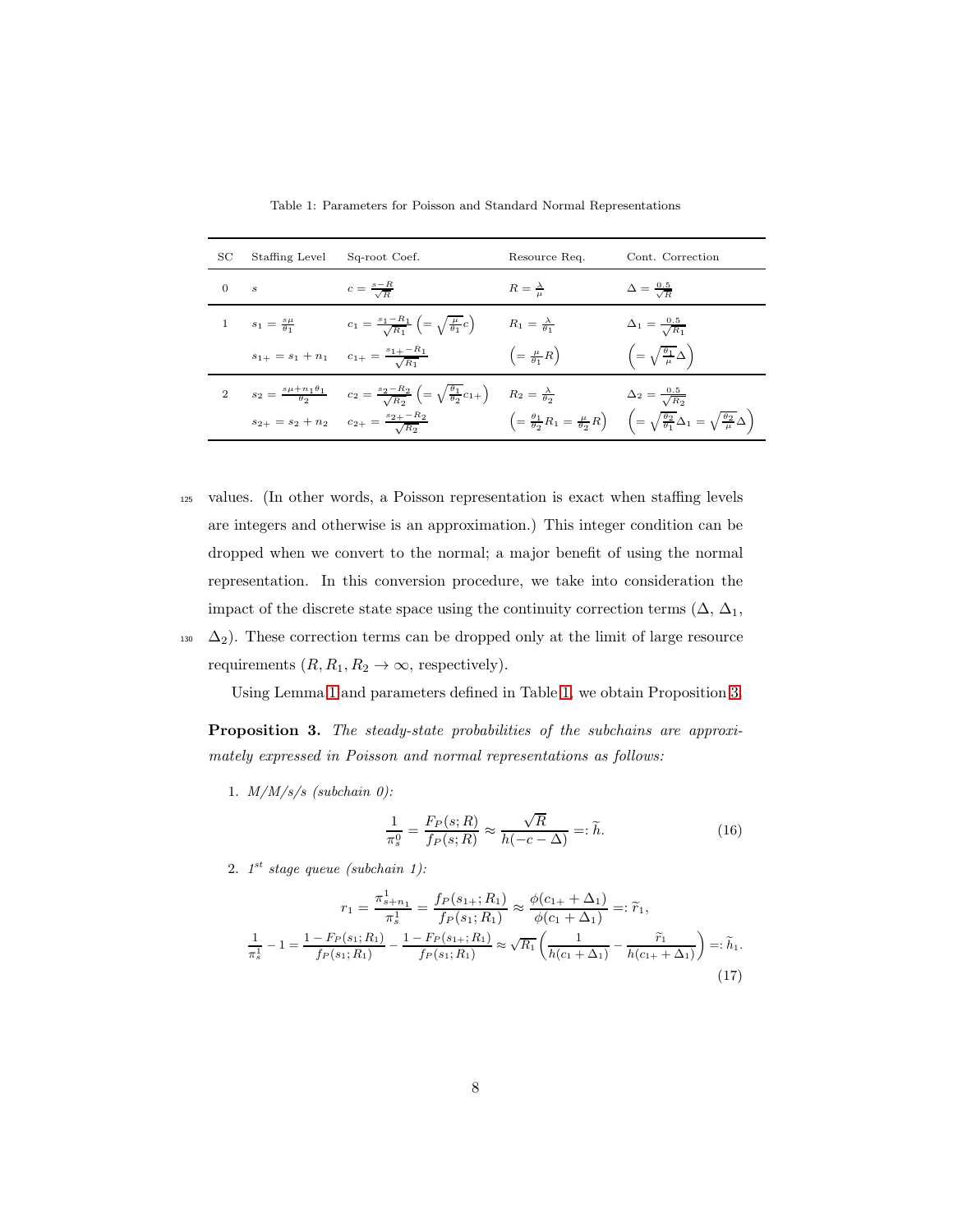3.  $2^{nd}$  stage queue (subchain 2):

<span id="page-8-1"></span>
$$
r_2 = \frac{\pi_{s+n_1+n_2}^2}{\pi_{s+n_1}^2} = \frac{f_P(s_2, R_2)}{f_P(s_2; R_2)} \approx \frac{\phi(c_2 + \Delta_2)}{\phi(c_2 + \Delta_2)} =: \tilde{r}_2,
$$
  

$$
\frac{1}{\pi_{s+n_1}^2} - 1 = \frac{1 - F_P(s_2; R_2)}{f_P(s_2; R_2)} - \frac{1 - F_P(s_2; R_2)}{f_P(s_2; R_2)} \approx \sqrt{R_2} \left(\frac{1}{h(c_2 + \Delta_2)} - \frac{\tilde{r}_2}{h(c_2 + \Delta_2)}\right) =: \tilde{h}_2.
$$
(18)

# <sup>135</sup> 3.2. Performance Measures in Normal Representation

Combining Propositions [2](#page-4-0) and [3](#page-7-1) and using parameters defined in Table [1,](#page-7-0) we derive the approximate representations of our performance measures.

<span id="page-8-0"></span>Proposition 4. Performance measures of the two-stage reneging queue are approximately expressed in the standard normal representation as follows:

$$
\frac{1}{\pi_s} = \widetilde{h} + \widetilde{h}_1 + \widetilde{r}_1 \widetilde{h}_2, \ \frac{P_Q}{\pi_s} = \frac{1}{\pi_s^q} = 1 + \widetilde{h}_1 + \widetilde{r}_1 \widetilde{h}_2, \ \frac{P_A}{\pi_s} = p\left(\widetilde{h}_1 + \widetilde{r}_1 \widetilde{h}_2\right) + 1,
$$
\n
$$
\frac{L}{\pi_s} = R_1(p\widetilde{h}_1 + 1 - \widetilde{r}_1) + \widetilde{r}_1 R_2\left[\left(p + \frac{n_1}{R_2} - \frac{n_1}{R_1}\right)\widetilde{h}_2 + 1 - \widetilde{r}_2\right].
$$

Proposition [4](#page-8-0) can represent both finite and infinite queues as well as the Erlang A model by choosing parameters appropriately. Notice that for  $i \in \{1, 2\}$ ,  $n_i \to \infty \iff \tilde{r}_i = 0;$  and  $n_i = 0 \iff \tilde{r}_i = 1, \tilde{h}_i = 0.$  The above formulas reduce to the Erlang A formulas either by setting  $\theta_1 = \theta_2$  and  $\tilde{r}_2 = 0$  or by setting  $\tilde{r}_1 = 1, \tilde{h}_1 = 0$ , and  $\tilde{r}_2 = 0$ . Proposition [4](#page-8-0) can be extended to more stages if desired (see Appendix [G\)](#page-19-5). Thanks to the linearity of Proposition [1,](#page-3-0) Proposi-tion [4](#page-8-0) shows how each subchain (i.e.,  $\tilde{h}$ ,  $\tilde{h}_1$ ,  $\tilde{h}_2$ ) contributes to the performance <sup>145</sup> measures.

Proposition [4](#page-8-0) can be used to derive asymptotic formulas; such formulas can be useful, but they obscure the impact of the finite  $1<sup>st</sup>$  stage queue and thus diminish the value of our two-stage model. However, the contrast between asymptotic formulas and our results illustrates some key elements of our results.

150 For example, taking the Halfin-Whitt scaling (i.e., taking a limit of large  $R$  and s while maintaining  $s = R + c\sqrt{R}$  with fixed c) would cause the constant term 1 to vanish from  $\frac{P_Q}{\pi_s}$  (i.e., drop  $\pi_s$  from  $P_Q$ ) as well as all  $\Delta$  terms (due to large  $R_1$ and  $R_2$ ), leading to a well-known asymptotic formula for the Erlang A model with a single reneging rate  $\theta$  in [\[5](#page-19-4)]:  $P_Q \approx$  $\left[1+\frac{h(c\sqrt{\frac{\mu}{\theta}})}{\sqrt{\frac{\mu}{\theta}}h(-c)}\right]$  $1^{-1}$ . The difference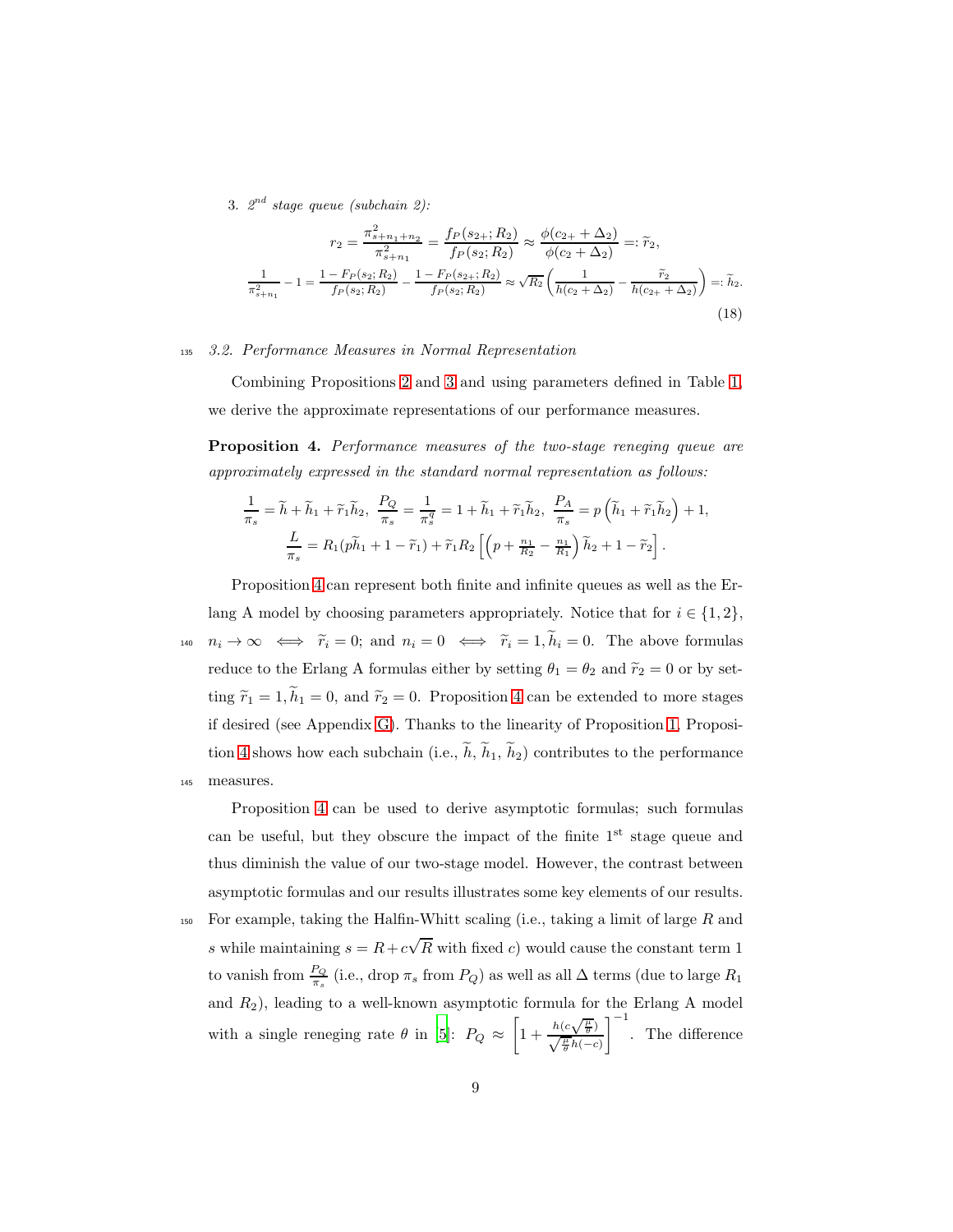<sup>155</sup> from  $P_Q$  in Proposition [4](#page-8-0) is the  $\pi_s$  and  $\Delta$  terms, the correction necessary to accurately represent the discrete state space of MC systems, both of which become negligible in the limit for systems with a large resource requirement, but are critical for non-asymptotic systems.

Propositions [3](#page-7-1) and [4](#page-8-0) together with Table [1](#page-7-0) provide important insights into <sup>160</sup> our model. Quantitatively speaking, a dominant subchain exhibits a larger parameter, either  $\tilde{h}$ ,  $\tilde{h}_1$ , or  $\tilde{h}_2$ , through which it has the correspondingly largest impact on the performance measures, following Proposition [4;](#page-8-0) but how can we identify which subchain is dominant? The key observation is that, in our approximation scheme, the number of customers in the system is distributed <sup>165</sup> following a normal distribution, which is extended over three subchains. This distribution changes its z-score range in each subchain, but its sign does not change at the boundary of two subchains: subchain  $0$  ranges up to  $c$ , subchain

1 ranges from  $c_1 (= \sqrt{\frac{\mu}{\theta_1}}c)$  to  $c_{1+}$ , and subchain 2 ranges from  $c_2 (= \sqrt{\frac{\theta_1}{\theta_2}}c_{1+})$  to  $c_{2+}$  (here, we ignore all continuity correction terms to simplify the argument).

- $170$  Thus, the highest peak of the distribution (corresponding to  $z = 0$ ) must fall into one of the subchains (or possibly none of them). We can reasonably assume that if one subchain contains both the highest peak of the distribution and a large portion of distribution, as is common, then this subchain should play an important role in the performance measures. Using this insight, we can make
- <sup>175</sup> rough capacity planning decisions without evaluating the performance measures. We discuss this more in §[4.2.](#page-13-0)

# 4. Numerical Experiments

We first demonstrate the accuracy of our approximate formulas and then examine the impact of selected parameters of the two-stage reneging model.

## <sup>180</sup> 4.1. Comparison with Exact Values

Fig. [3](#page-10-0) compares the exact values with our approximation for fixed  $\lambda, \mu, n_1, n_2$ , and  $\theta_2$ . (We tested many parameter settings; results were similar.) Fig. [3](#page-10-0) shows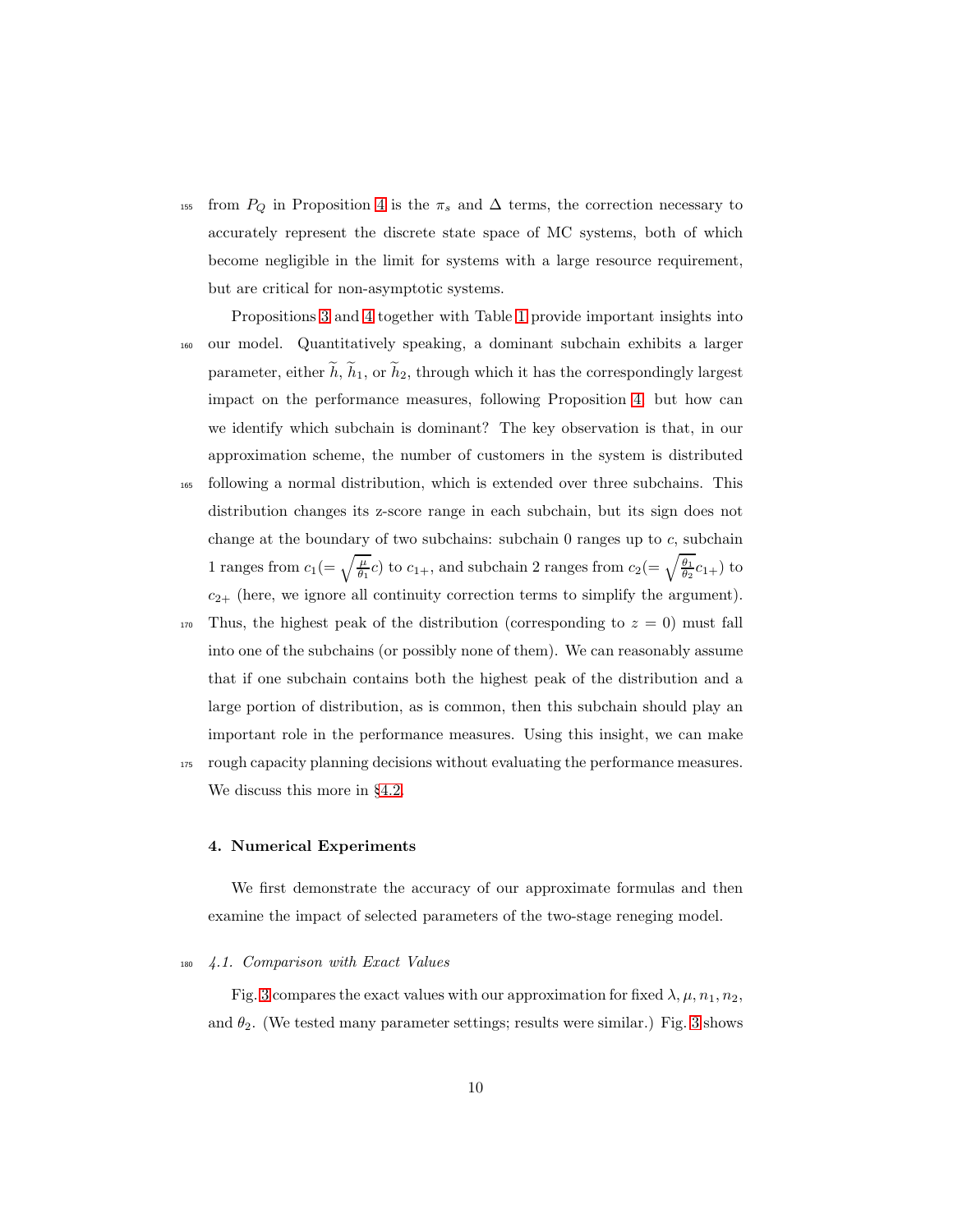<span id="page-10-0"></span>Figure 3: Comparison between our approximation and exact values for different 1st stage reneging rates  $\theta_1$ .



(a) Queueing Probability  $P_Q$  (b) Abandonment Probability  $P_A$  (c) Average Queue Length L Notes:  $\lambda = 50, \mu = 1, n_1 = 10, n_2 = 20, \theta_2 = 2$ . s and  $\theta_1$  are variables. The open circles in the figures correspond to exact values.

<span id="page-10-1"></span>Figure 4: Comparison between our approximation and exact values for different  $2^{st}$  stage reneging rates  $\theta_2$ .



(a) Queueing Probability  $P_Q$  (b) Abandonment Probability  $P_A$  (c) Average Queue Length L Notes:  $\lambda = 50, \mu = 1, n_1 = 5, n_2 = 20, \theta_1 = 2$ . s and  $\theta_2$  are variables; the lines for  $P_A$  are hardly distinguishable due to the the insensitivity of  $P_A$  to  $\theta_2$  in this example. The open circles in the figures correspond to exact values.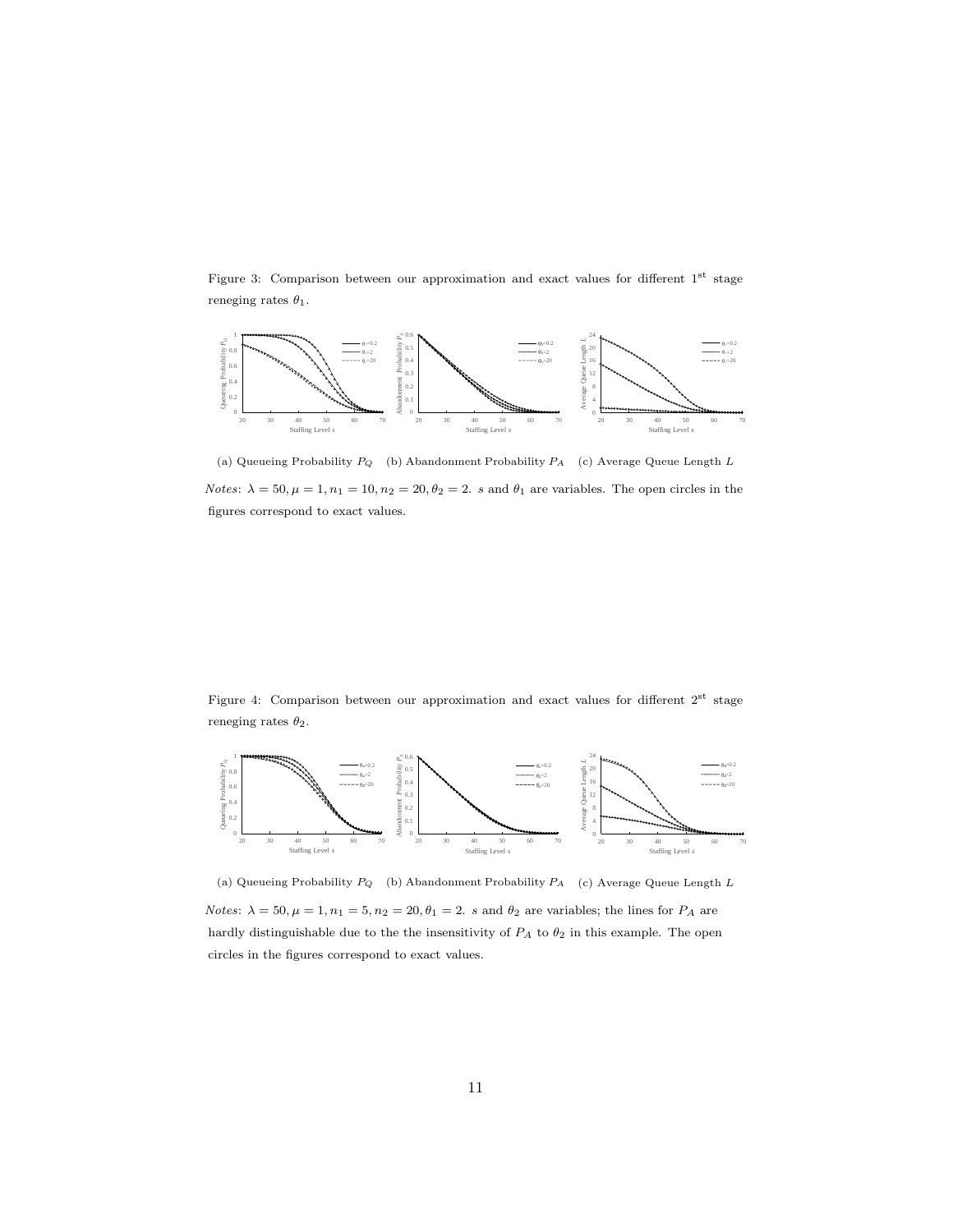|         | $\theta_1$     | $\boldsymbol{s}$ | 20                                                    | 30          | 40                   | 50                   | 60                  | 70           |
|---------|----------------|------------------|-------------------------------------------------------|-------------|----------------------|----------------------|---------------------|--------------|
| $P_{O}$ | 0.2            | Abs.             | $4.25E-06$                                            | $3.83E-04$  | $4.05E-03$           | $-7.86E-03$          | 5.83E-03            | 1.76E-03     |
|         |                | Rel.             | $0.00\%$                                              | $0.04\%$    | $0.41\%$             | $-1.26\%$            | 5.47%               | 37.80%       |
|         | $\overline{2}$ | Abs.             | 4.96E-04                                              |             | $3.81E-03 -1.11E-03$ | $-1.10E-02$          | $3.69E-03$          | 1.50E-03     |
|         |                | Rel.             | $0.05\%$                                              | $0.39\%$    | $-0.13\%$            | $-2.52\%$            | $4.53\%$            | 36.92%       |
|         | 20             |                  | Abs. -6.09E-03 -1.82E-02 -2.52E-02 -1.55E-02 4.97E-04 |             |                      |                      |                     | $9.20E-04$   |
|         |                | Rel.             | $-0.69\%$                                             | $-2.54\%$   | $-5.24\%$            | $-7.09\%$            | $1.10\%$            | 34.52%       |
| $P_A$   | $0.2\,$        |                  | Abs. -2.36E-07 -2.46E-05 -4.97E-04 1.06E-04 4.27E-04  |             |                      |                      |                     | 2.49E-05     |
|         |                | Rel.             | $0.00\%$                                              | $-0.01\%$   | $-0.25\%$            | $0.24\%$             | $17.32\%$ $49.66\%$ |              |
|         | $\overline{2}$ | Abs.             | $-3.27E-05$                                           | -4.09E-04   |                      | $-1.16E-03$ 7.15E-05 | $9.54E-04$          | $1.29E-04$   |
|         |                | Rel.             | $-0.01\%$                                             | $-0.10\%$   | $-0.55\%$            | $0.11\%$             | 11.79%              | $44.95\%$    |
|         | 20             | Abs.             | $-2.61E-03$                                           | $-3.02E-03$ | -2.37E-03            | $1.28E-04$           | 1.74E-03            | $3.62E - 04$ |
|         |                | Rel.             | $-0.43\%$                                             | -0.73 $\%$  | $-1.01\%$            | $0.14\%$             | $10.66\%$           | $42.75\%$    |
| L       | 0.2            | Abs.             | -6.54 $E$ -02                                         | $-2.54E-02$ | $2.73E-02$           | $-6.07E-02$          | $4.55E-02$          | $4.96E-03$   |
|         |                | Rel.             | $-0.28\%$                                             | $-0.14%$    | $0.21\%$             | $-1.32\%$            | $11.12\%$           | $45.94\%$    |
|         | $\overline{2}$ | Abs.             | $-1.97E-02$                                           | $-1.21E-02$ | $-2.92E-02$          | 1.79E-03             | 2.39E-02            | 3.23E-03     |
|         |                | Rel.             | $-0.13\%$                                             | $-0.12\%$   | $-0.56\%$            | $0.11\%$             | $11.79\%$           | $44.95\%$    |
|         | 20             | Abs.             | $-6.50E-03$                                           |             | -7.55E-03 -5.91E-03  | $3.20E-04$           | $4.36E-03$          | $9.05E-04$   |
|         |                | Rel.             | $-0.43\%$                                             | $-0.73\%$   | $-1.01\%$            | $0.14\%$             | $10.66\%$           | $42.75\%$    |

<span id="page-11-0"></span>Table 2: Absolute error and relative error of our approximation when varying  $\theta_1$  and s.

Notes:  $\lambda = 50, \mu = 1, n_1 = 10, n_2 = 20, \theta_2 = 2. \theta_1 = 0.2, 2, 20 \text{ and } s = 20 \text{ to } 70.$ 

- staffing level  $s$  on the horizontal axis and different lines for different  $1<sup>st</sup>$  stage reneging rates  $\theta_1$ . Similarly, Fig. [4](#page-10-1) compares the exact values with our ap-<sup>185</sup> proximation when staffing level s changes for different  $2<sup>nd</sup>$  stage reneging rates  $\theta_2$ . Tables [2](#page-11-0) and [3](#page-12-0) show the errors of our approximation corresponding to Figs. [3](#page-10-0) and [4,](#page-10-1) respectively; we present both absolute error (denoted as Abs.; defined as exact − approximation) and relative error (denoted as Rel.; defined as  $(exact - approximation)/exact$ ). The results demonstrate that our approxi-<sup>190</sup> mation is accurate, typically with small to very small absolute errors for a wide range of parameters: the reneging rate ranging from patient ( $\theta_i = 0.2$ ) to impatient ( $\theta_i = 20$ ) and the service capacity ranging from insufficient ( $s \ll \lambda/\mu = 50$ ) to ample  $(s > \lambda/\mu = 50)$ . This small absolute error nevertheless yields a large relative error when capacity is ample  $(s > \lambda/\mu)$  since exact values of perfor-
- <sup>195</sup> mance measures of interest, the denominator of our statistic, approach zero as s increases.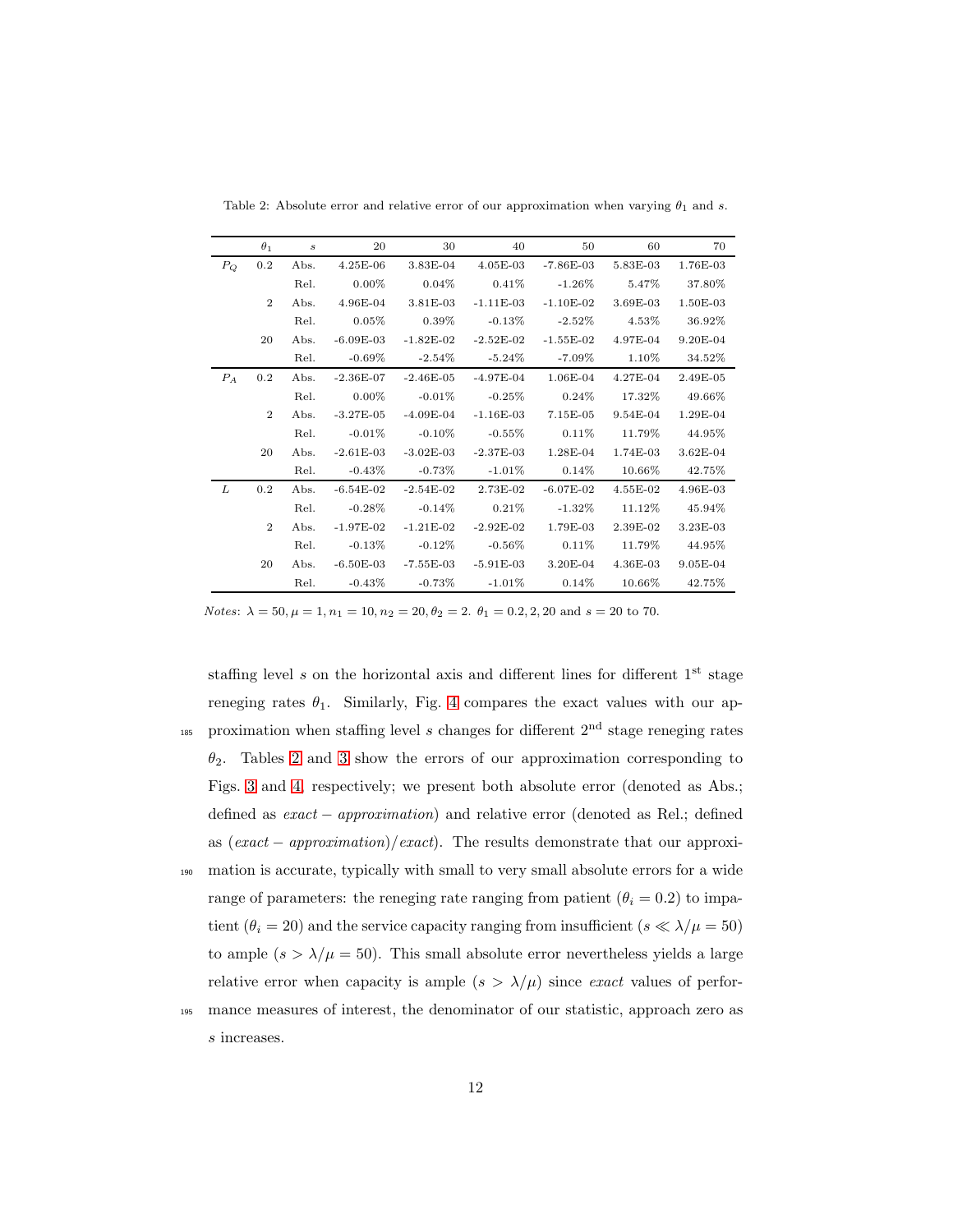|         | $\theta_2$     |      | $\sim$ 20                                             | 30               | 40                           | 50                    | 60         | 70          |
|---------|----------------|------|-------------------------------------------------------|------------------|------------------------------|-----------------------|------------|-------------|
| $P_{O}$ | $0.2\,$        | Abs. | $1.31E-05$                                            |                  | 8.05E-04 -6.64E-04 -8.38E-03 |                       | $4.37E-03$ | $1.62E-03$  |
|         |                | Rel. | $0.00\%$                                              | $0.08\%$         | $-0.07\%$                    | $-1.80\%$ 5.22\%      |            | 39.69%      |
|         | $\overline{2}$ |      | Abs. 5.04E-04 3.80E-03 -1.13E-03 -1.10E-02 3.69E-03   |                  |                              |                       |            | $1.50E-03$  |
|         |                | Rel. | $0.05\%$                                              | $0.38\%$         | -0.13 $\%$                   | $-2.52\%$ 4.53%       |            | $36.92\%$   |
|         | 20             |      | Abs. 6.53E-03 1.11E-02 -2.01E-03 -1.45E-02 2.29E-03   |                  |                              |                       |            | 1.43E-03    |
|         |                | Rel. | $0.66\%$                                              | $1.17\%$         | -0.26 $\%$                   | $-3.69\%$ 2.99%       |            | 36.13%      |
| $P_A$   | $0.2\,$        |      | Abs. -7.46E-07 -6.29E-05 -6.63E-04 -1.76E-04 7.98E-04 |                  |                              |                       |            | 7.92E-05    |
|         |                | Rel. | $0.00\%$                                              | -0.02 $\%$       | $-0.32\%$                    | $-0.28\%$ 10.47%      |            | 28.82%      |
|         | $\overline{2}$ |      | Abs. -3.32E-05 -4.09E-04 -1.16E-03 7.17E-05           |                  |                              |                       | $9.54E-04$ | 1.29E-04    |
|         |                | Rel. | -0.01 $\%$                                            | $-0.10\%$        | $-0.55\%$                    | $0.11\%$ 11.79%       |            | 44.95%      |
|         | 20             |      | Abs. -4.78E-04 -1.32E-03 -1.71E-03 3.96E-04 1.28E-03  |                  |                              |                       |            | $1.58E-04$  |
|         |                | Rel. | $-0.08\%$ $-0.33\%$                                   |                  | $-0.79\%$                    | $0.56\%$ 13.91%       |            | $47.70\%$   |
| L       | $0.2\,$        |      | Abs. 4.51E-01 2.84E-01 -1.04E-01                      |                  |                              | $5.59E-02$ $3.28E-02$ |            | $-1.15E-02$ |
|         |                | Rel. | $1.96\%$                                              | $1.43\%$         | $-1.01\%$                    | $2.46\%$ 14.43%       |            | $-152.68\%$ |
|         | $\overline{2}$ | Abs. | $-6.81E-02$                                           | $-2.91E-02$      | $-3.09E-02$                  | 1.72E-03              | $2.39E-02$ | $3.23E-03$  |
|         |                | Rel. | $-0.46\%$                                             | $-0.29\%$        | -0.59 $\%$                   | $0.10\%$              | $11.79\%$  | $44.95\%$   |
|         | 20             |      | Abs. 9.15E-02 2.98E-02 -5.59E-02 -4.60E-02            |                  |                              |                       | $9.98E-03$ | $2.64E-03$  |
|         |                | Rel. | $1.65\%$                                              | $0.68\%$ -2.02\% |                              | $-4.31\%$ 6.31\%      |            | $41.79\%$   |

<span id="page-12-0"></span>Table 3: Absolute error and relative error of our approximation when varying  $\theta_2$  and s.

Notes:  $\lambda = 50, \mu = 1, n_1 = 5, n_2 = 20, \theta_1 = 2.$   $\theta_2 = 0.2, 2, 20$  and  $s = 20$  to 70.

<span id="page-12-1"></span>Figure 5: Impact of queueing capacities  $n_1$  and  $n_2$  on performance measures.



(a) Queueing Probability  $P_Q$  (b) Abandonment Probability  $P_A$  (c) Average Queue Length L  $Note: \, \lambda=50, \mu=1, s=30, \theta_1=2, \theta_2=5.\, \, n_1$  and  $n_2$  are variables.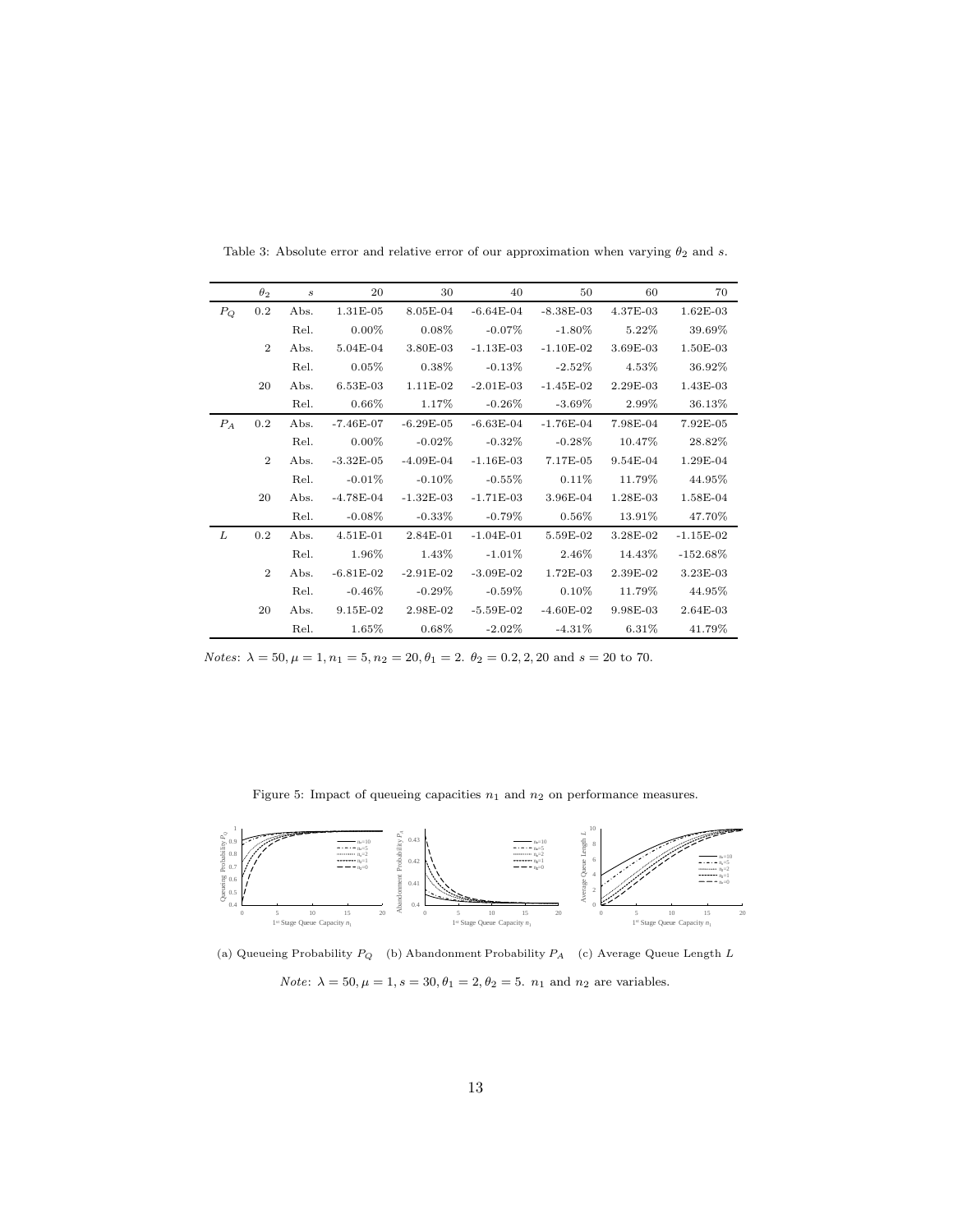Finally, we notice from Figs. [3b](#page-10-0) and [4b](#page-10-1) that  $P_A$  is largely insensitive to reneging rates. This is because customer abandonment is independent from reneging rates in the two extremes: When servers are too slow to handle arrivals 200 (i.e.,  $s\mu < \lambda$ ), all customers not served must abandon (at rate  $\lambda - s\mu$ ), and when server capacity is ample, almost nobody abandons. Figs. [3b](#page-10-0) and [4b](#page-10-1) confirm this

view:  $P_A$  approaches  $p = (\lambda - s\mu)/\lambda$ , a linear function of s, when s is small (in the heavy-traffic limit;  $s < 40$  in our example), while  $P_A$  is close to zero when s is large (in the light-traffic limit;  $s > 60$  in our example). The reneging rates 205 have some impact on  $P_A$  only when  $s \approx R$  (40  $\lesssim s \lesssim 60$  in our example).

#### <span id="page-13-0"></span>4.2. Performance Measures' Dependence on Parameters

It is intuitive that if customers rarely exceed the  $1<sup>st</sup>$  stage capacity—for example, due to large  $n_1$  and/or large  $\theta_1$ —then the system will become insensitive to  $n_2$  and  $\theta_2$ . Numerical experiments verify this: Figs. [5](#page-12-1) and [6](#page-14-0) show how  $n_1$ 210 and  $\theta_1$  (horizontal axis) impact performance measures for different  $n_2$  and  $\theta_2$ , respectively; we observe all lines converge as  $n_1$  and  $\theta_1$  increase. To illustrate how the  $1^{st}$  stage queue affects the system's dependence on the  $2^{nd}$  stage queue, we conduct the following experiment: Fig. [7](#page-14-1) shows the impact of  $\theta_2$  (horizontal axis) on performance measures for different  $n_1$ ; a steeper line corresponds to 215 higher impact of  $\theta_2$ . We observe that, in this example, at least about  $n_1 = 8$  is necessary to make the system insensitive to the change of  $\theta_2$ . A real-world impli-

cation of this result is that, by conducting a similar analysis on a spreadsheet, a restaurant owner could decide how many seats to provide for customers waiting inside  $(1<sup>st</sup> stage queue)$  to make the quality of service robust to the weather, which directly affects the level of patience for customers waiting outside (2nd 220 stage queue).

Before we conclude this section, we provide further insight into this insensitivity. First, notice that the  $1<sup>st</sup>$  stage queue is (approximately) represented by the standard normal distribution ranging from  $c_1 = \frac{s\mu - \lambda}{\sqrt{\lambda\theta_1}}$  to  $c_{1+} = \frac{s\mu + n_1\theta_1 - \lambda}{\sqrt{\lambda\theta_1}}$ .

 $225$  To contain most waiting customers within the 1<sup>st</sup> stage queue, its distribution should cover a wide range of the standard normal distribution including the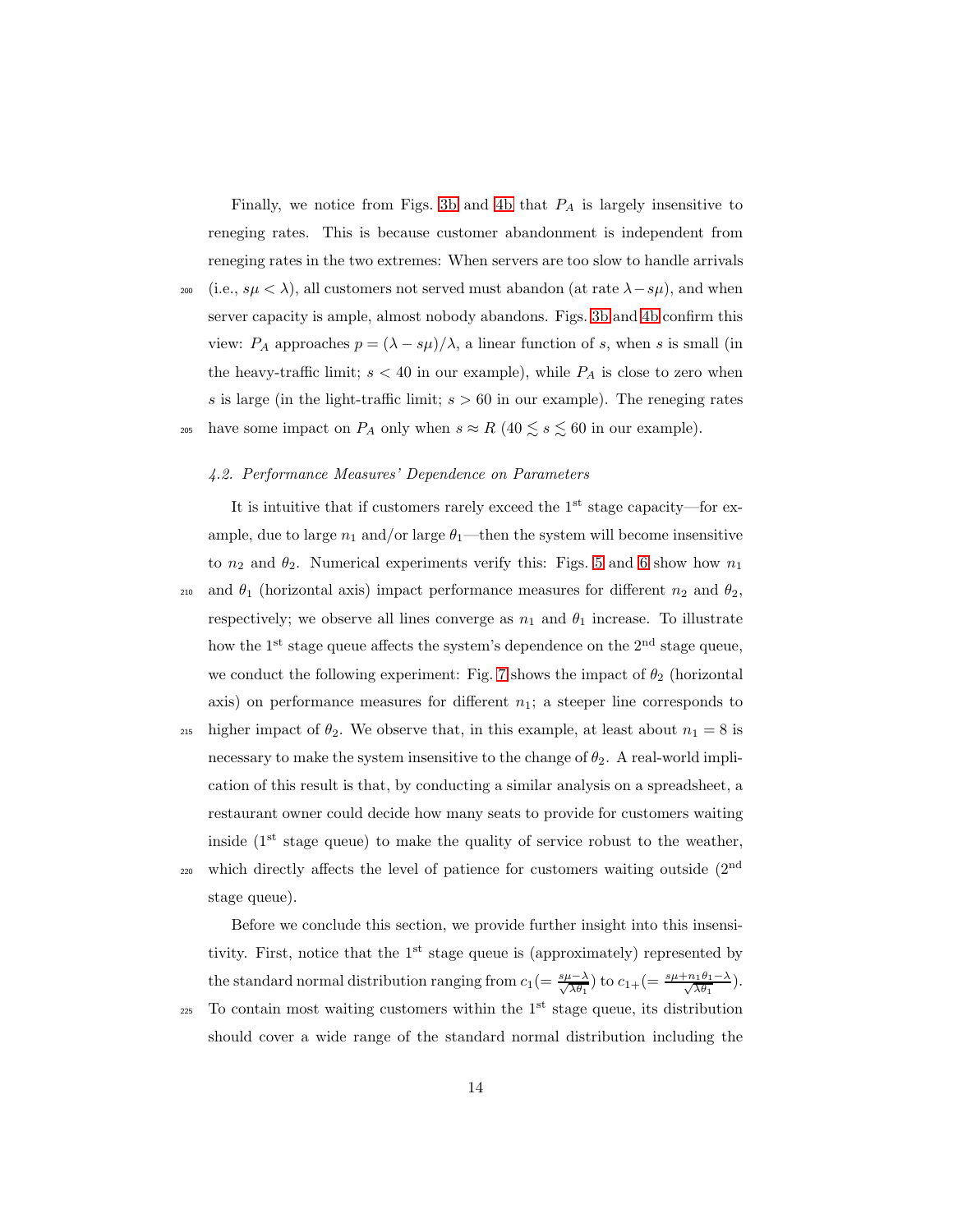Figure 6: Impact of reneging rates  $\theta_1$  and  $\theta_2$  on performance measures.

<span id="page-14-0"></span>

<span id="page-14-1"></span>(a) Queueing Probability  $P_Q$  (b) Abandonment Probability  $P_A$  (c) Average Queue Length L *Note:*  $\lambda = 50, \mu = 1, s = 30, n_1 = 6, n_2 = 20. \theta_1$  and  $\theta_2$  are variables.

Figure 7: Impact of 2<sup>nd</sup> stage reneging rate  $\theta_2$  and 1<sup>st</sup> stage queue capacity  $n_1$  on performance measures.



(a) Queueing Probability  $P_Q$  (b) Abandonment Probability  $P_A$  (c) Average Queue Length L *Note:*  $\lambda = 50, \mu = 1, s = 30, \theta_1 = 4, n_2 = \infty$ .  $\theta_2$  and  $n_1$  are variables.

center of the distribution. Since  $c_1 < 0$  (i.e.,  $\lambda > s\mu$ ) in the case of interest (otherwise, there are only a small number of waiting customers), we require  $c_{1+} \geq z$ , where z is a decision variable representing a certain positive threshold 230 on the standard normal distribution. For example, if we use  $z = 1$ , we obtain  $n_1 \geq 15$  in Fig. [5;](#page-12-1)  $\theta_1 \geq 6.3$  in Fig. [6;](#page-14-0) and  $n_1 \geq 8.5$  (or 9 since  $n_1$  should be an integer) in Fig. [7;](#page-14-1) these estimates turn out to be sufficiently good. Although this rule of thumb cannot replace accurate numerical calculations based on Proposition [4,](#page-8-0) it allows practitioners to make ballpark parameter estimates  $_{235}$  for containing most waiting customers in the 1<sup>st</sup> stage queue.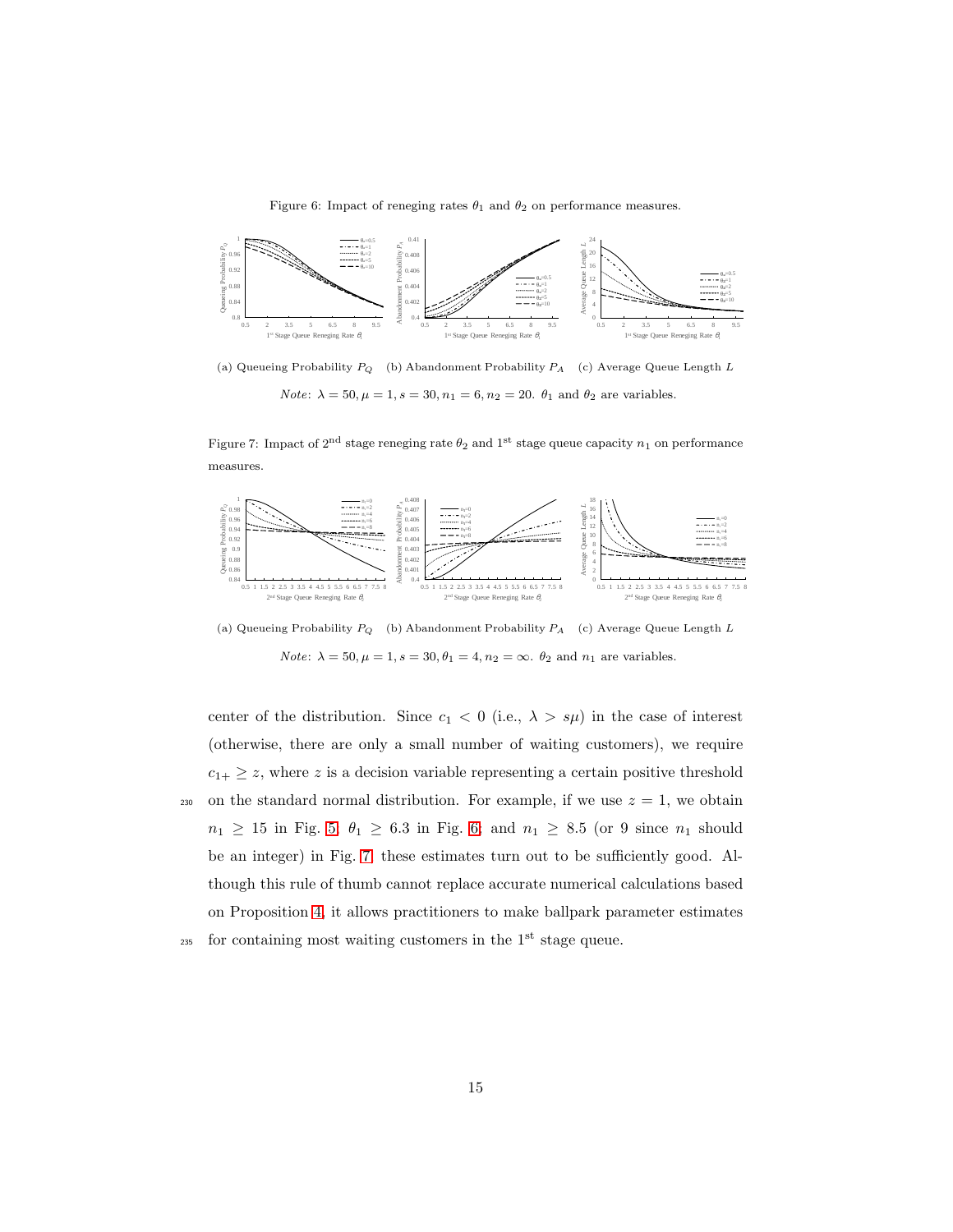#### 5. Conclusion and future work

In this paper we study a single station two-stage reneging model with finite or infinite queue capacity. Our two-stage model has wide applicability in the real world; for example, practitioners can utilize our formulas to make capacity <sup>240</sup> decisions efficiently without solving Markov chains or conducting simulations.

There are several possible extensions of our results. First, our two-stage model can be straightforwardly extended to three or more stages if further accuracy is needed. Second, our paper assumes a constant arrival rate with no balking, but extension to a stage-dependent arrival rate (i.e., stage-dependent

<sup>245</sup> balking) is straightforward. Third, in addition to the three performance measures we analyze in this paper, we can also analyze other performance measures such as waiting time distribution. Our two-stage reneging model is simple, but more versatile than the Erlang A model that has inspired researchers for several decades; we hope our two-stage model opens a new avenue of research on service

# <sup>250</sup> systems with impatient customers.

## Appendix A Proof of Proposition [1](#page-3-0)

Since the MC we consider is a birth-death type, all decomposed subchains maintain a stationary distribution proportional to the full MC: for any subchain j,  $\pi_k^j \propto \pi_k, \forall k \in A_j$ , or equivalently,  $\pi_k/\pi_k^j = \pi_{k'}/\pi_{k'}^j, \forall k, k' \in A_j$ . Also, note that  $A_0 \cap A_q = \{s\}$ . Define  $\mathbb{E}[f(X)] = \sum_{k \in \Omega} f(k)\pi_k$  and  $\mathbb{E}_j[f(X)] =$  $\sum_{k\in A_j} f(k) \pi_k^j$ . Applying the total expectation theorem to the full MC, we derive

$$
\mathbb{E}[f(X)] = \sum_{k \in A_0} f(X)\pi_k + \sum_{k \in A_q} f(X)\pi_k - f(s)\pi_s
$$
  
= 
$$
\sum_{k \in A_0} f(X)\pi_k^0 \frac{\pi_s}{\pi_s^0} + \sum_{k \in A_q} f(X)\pi_k^q \frac{\pi_s}{\pi_s^q} - f(s)\pi_s
$$
  
= 
$$
\mathbb{E}_0[f(X)] \frac{\pi_s}{\pi_s^0} + \mathbb{E}_q[f(X)] \frac{\pi_s}{\pi_s^q} - f(s)\pi_s,
$$

from which we obtain [\(1\)](#page-3-1). The derivation of [\(2\)](#page-3-2) is almost identical. Note that  $A_1 \cap A_2 = \{s + n_1\}.$  By decomposing subchain q into subchains 1 and 2, we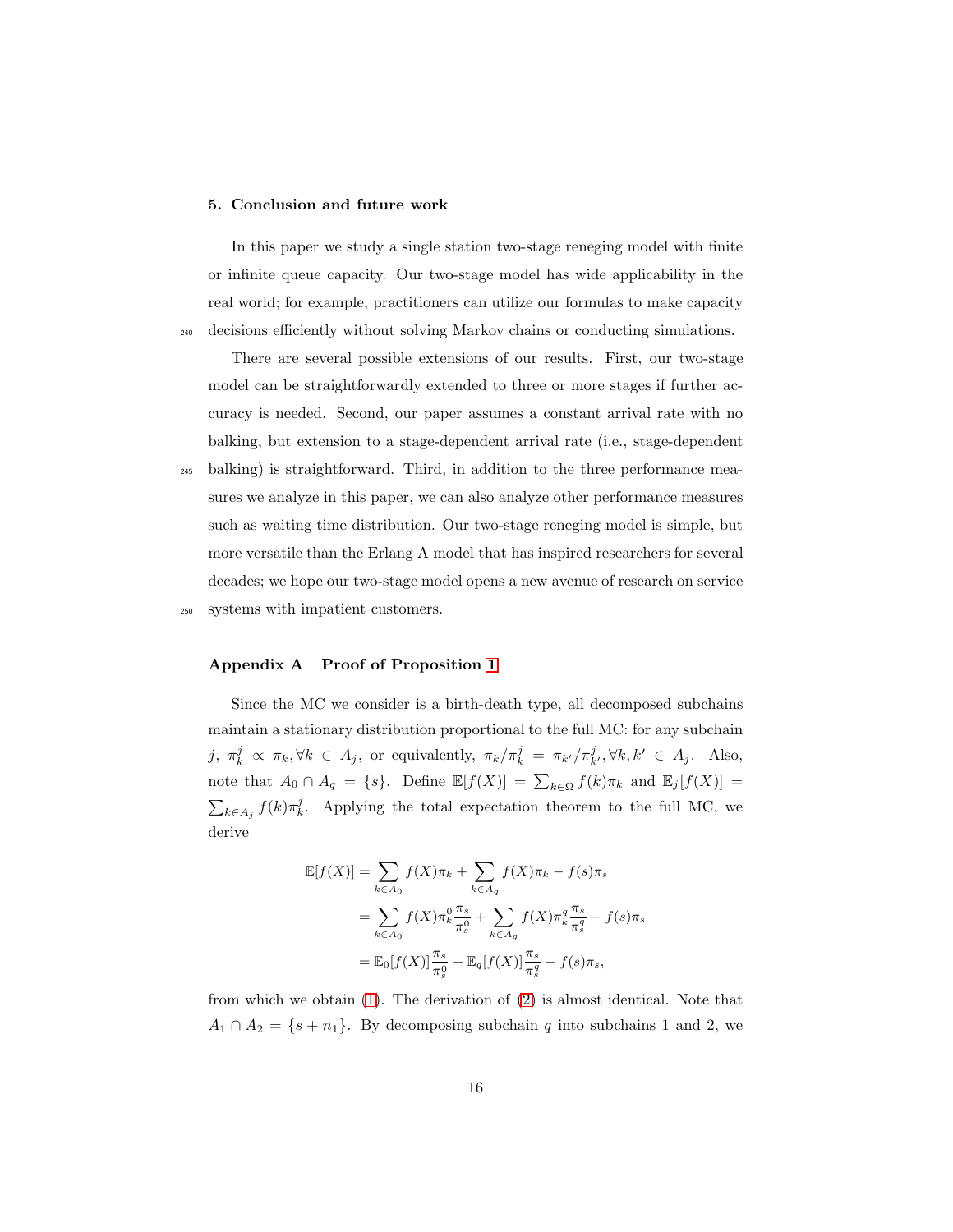obtain

$$
\frac{\mathbb{E}_q[f(X)]}{\pi_{s+n_1}^q} = \frac{\mathbb{E}_1[f(X)]}{\pi_{s+n_1}^1} + \frac{\mathbb{E}_2[f(X)]}{\pi_{s+n_1}^2} - f(s+n_1).
$$

Multiplying both sides of the equation by  $r_1 = \frac{\pi_{s+n_1}^1}{\pi_s^1}$ , we obtain [\(2\)](#page-3-2). Finally, [\(3\)](#page-4-3) directly follows from [\(1\)](#page-3-1) and [\(2\)](#page-3-2).

# Appendix B Proof of Proposition [2](#page-4-0)

For [\(4\)](#page-4-4), we set  $f(X) = 1$  $f(X) = 1$  in Proposition 1 and obtain  $\frac{1}{\pi_s} = \frac{1}{\pi_s^0} + \frac{1}{\pi_s^q} - 1$  and  $\frac{1}{\pi_s^q} = \frac{1}{\pi_s^1} + r_1(\frac{1}{\pi_{s+n_1}^2} - 1)$ , from which we obtain the result. For [\(5\)](#page-4-5), we set  $f(X) =$  $\mathbf{1}_{A_q}$ , an indicator function. Note that  $P_Q = E[\mathbf{1}_{A_q}], E_0[\mathbf{1}_{A_q}] = \pi_s^0$ ,  $E_q[\mathbf{1}_{A_q}] = 1$ , and  $E_s[\mathbf{1}_{A_q}] = 1$ . Thus, we obtain  $\frac{P_Q}{\pi_s} = \frac{E[\mathbf{1}_{A_q}]}{\pi_s}$  $\frac{\mathbf{I}_{A_q}}{\pi_s} = \frac{1}{\pi_s^q} = \frac{1}{\pi_s^1} + r_1(\frac{1}{\pi_{s+n_1}^2} - 1)$ . For [\(6\)](#page-4-6), we set  $f(X) = N_A$ , a random variable representing the steady-state number of customer abandonments (via reneging and blocking) per unit time. Note that  $P_A = \frac{E[N_A]}{\lambda}$ ,  $E_0[N_A] = \lambda \pi_s^0$ ,  $E_s[N_A] = \lambda$ , and  $E_q[N_A] = \lambda - s\mu(1 - \pi_s^q)$  (the flow conservation law). Thus, we obtain  $\frac{P_A}{\pi_s} = \frac{E[N_A]}{\lambda \pi_s}$  $\frac{N[N_A]}{\lambda \pi_s} = p(\frac{1}{\pi_s^q} - 1) + 1$ , where  $p = 1 - \frac{s\mu}{\lambda}$ . Finally, as for [\(7\)](#page-4-7), we set  $f(X) = N$ , a random variable representing the steady-state number of customers in queue. Let  $L = E[N], L_1 = E_1[N]$ , and  $L_2 = E_2[N]$ . We obtain  $\frac{L}{\pi_s} = \frac{E[N]}{\pi_s}$  $\frac{r_{1}[N]}{\pi_{s}^{2}} = \frac{L_{1}}{\pi_{s}^{2}} + r_{1}(\frac{L_{2}}{\pi_{s+n_{1}}^{2}} - n_{1}).$  The remaining task is to find  $L_1$  and  $L_2$ . We use the flow conservation law for subchains 1 and 2:  $\lambda(1 - \pi_{s+n_1}^1) = s\mu(1 - \pi_s^1) + \theta_1 L^1$  and  $\lambda(1 - \pi_{s+n_1+n_2}^2) = (s\mu + n_1\theta_1)(1 \pi_{s+n_1}^2$  +  $\theta_2(L^2 - n_1)$ , from which we obtain the expressions for  $L_1$  and  $L_2$ :

$$
\frac{L^1}{\pi_s^1} = \frac{\lambda}{\theta_1} \left[ p \left( \frac{1}{\pi_s^1} - 1 \right) + 1 - r_1 \right],
$$
  

$$
\frac{L^2}{\pi_{s+n_1}^2} - n_1 = \frac{\lambda}{\theta_2} \left[ \left( p - \frac{n_1(\theta_2 - \theta_1)}{\lambda} \right) \left( \frac{1}{\pi_{s+n_1}^2} - 1 \right) + 1 - r_2 \right],
$$
  

$$
= \frac{\pi_{s+n_1}^1}{\pi_{s+n_1}^1} \text{ and } r_2 = \frac{\pi_{s+n_1+n_2}^2}{\pi_{s+n_1}^2}
$$

 $255$  where  $r_1$ there  $r_1 = \frac{\pi_{s+n_1}^1}{\pi_s^1}$  and  $r_2 = \frac{\pi_{s+n_1+n_2}^2}{\pi_{s+n_1}^2}$ .

## Appendix C Proof of Corollary [1](#page-5-0)

The results directly follow from Proposition [2.](#page-4-0) We obtain [\(10\)](#page-5-1) by eliminating  $\pi_s^q$  in [\(5\)](#page-4-5) and [\(6\)](#page-4-6). We obtain [\(11\)](#page-5-2) by setting  $\theta = \theta_1 = \theta_2$  in [\(7\)](#page-4-7) and comparing it with  $(5)$ .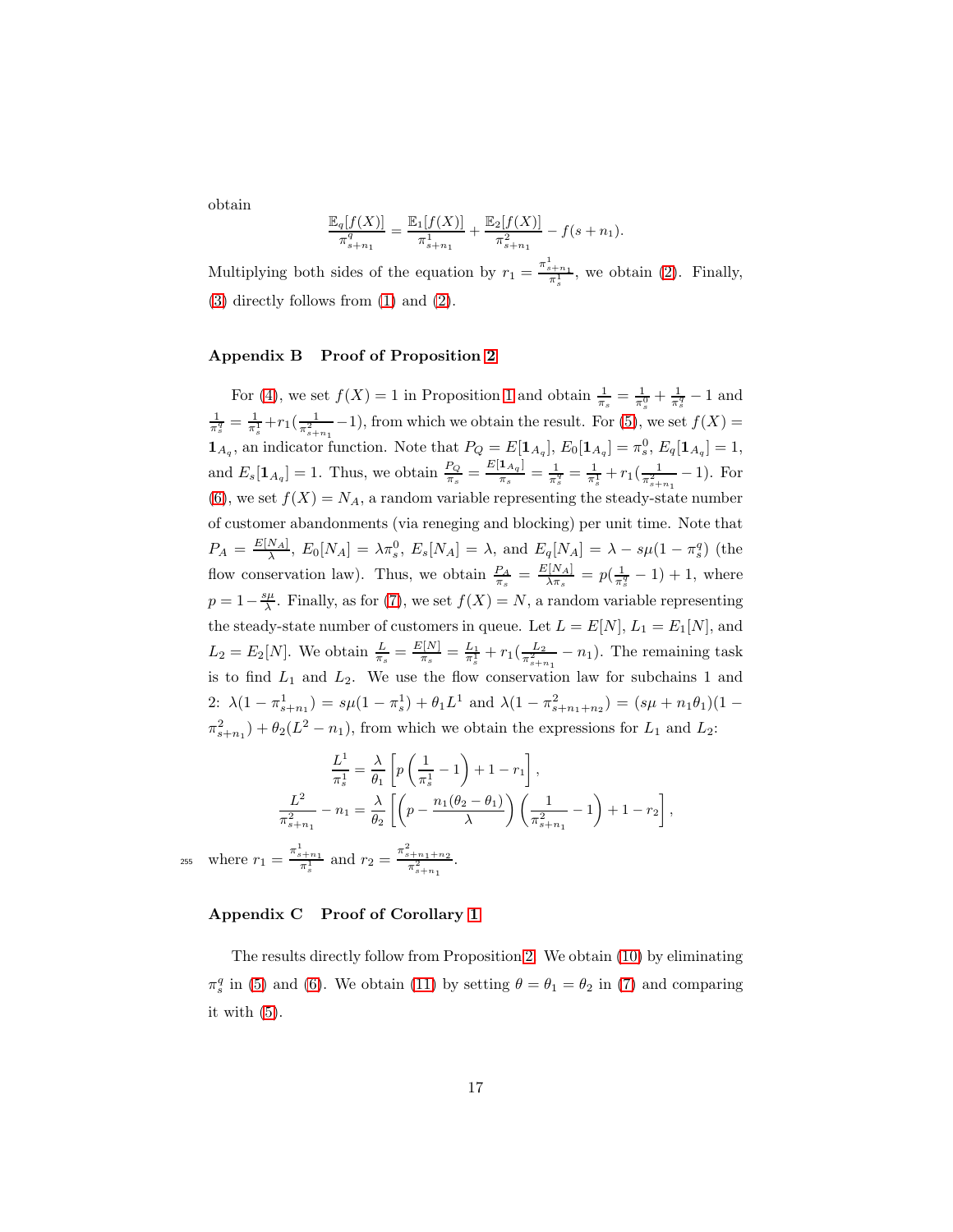#### <sup>260</sup> Appendix D Proof of Lemma [1](#page-6-0)

The Poisson-to-Normal conversion is based on the Central Limit Theorem and is described in many textbooks  $[e.g., 15]$  $[e.g., 15]$ . The approximation achieves high accuracy when the continuity correction term  $\Delta$  is small (R is large); at the limit of small  $\Delta$  (large R), the error of the approximation approaches zero. For

- <sup>265</sup> [\(12\)](#page-6-1), we make a discrete-to-continuous conversion from Poisson to normal with a continuity correction " $+0.5$ " following [\[17\]](#page-20-11). We then convert normal to standard normal using  $c = \frac{s - R}{\sqrt{R}}$  and  $\Delta = \frac{0.5}{\sqrt{R}}$  $\frac{5}{R}$ :  $F_P(s;R) \approx \Phi\left(\frac{(s+0.5)-R}{\sqrt{R}}\right)$  $= \Phi (c + \Delta).$ For [\(13\)](#page-6-2), using the result above and the assumption that  $\Delta$  is sufficiently small, we obtain  $f_P(s;R) = F_P(s;R) - F_P(s-1;R) \approx \Phi(c+\Delta) - \Phi(c-\Delta) \approx \frac{\phi(c+\Delta)}{\sqrt{R}}$ . For <sup>270</sup> [\(14\)](#page-6-3) and [\(15\)](#page-6-4), we use the above results and the definition of the hazard function
- for the standard normal distribution. We obtain  $\frac{f_P(s;R)}{1-F_P(s;R)} \approx \frac{\phi(c+\Delta)}{\sqrt{R}(1-\Phi(c+\Delta))} = \frac{h(c+\Delta)}{\sqrt{R}}$  and  $\frac{f_P(s;R)}{F_P(s;R)} \approx \frac{\phi(c+\Delta)}{\sqrt{R}\Phi(c+\Delta)} = \frac{h(-c-\Delta)}{\sqrt{R}}$ .

## Appendix E Proof of Proposition [3](#page-7-1)

We discuss each subchain separately. We use parameters defined in Table [1.](#page-7-0)  $_{275}$  We assume that all staffing levels s, s', and s'' are non-negative integers in a Poisson representation; if they are non-integer, we round them to their nearest integer values. This integer condition is dropped when we convert to the normal.

1. M/M/s/s (subchain 0): This result is familiar [see, e.g., [18\]](#page-20-12). Let  $R = \frac{\lambda}{\mu}$ and consider a random variable  $X \sim \text{Pois}(R)$ ; thus  $\text{Pr}\{X = i\} = \frac{e^{-R}R^{i}}{i!}$  $\frac{K}{i!}$ ,  $\forall i \in \mathbb{Z}_{\geq 0}$ . This subchain is a birth-death MC with the total departure rate  $k\mu$  at state k. Hence, for all  $k = 1, 2, \ldots, s$ ,

$$
\pi_k^0 = \pi_{k-1}^0 \frac{\lambda}{k\mu} = \pi_{k-1}^0 \frac{R}{k} = \ldots = \pi_0^0 \frac{R^k}{k!} \propto \Pr\{X = k\}.
$$

Note that  $\pi_k^0 \propto \Pr\{X = k\}$  means the distributions of  $\pi_k^0$  and  $\Pr\{X = k\}$ for  $k \in A_0$  are the same except for the normalization constant. By summing up the terms with respect to  $k$  and applying the normalization condition, we obtain

$$
\frac{1}{\pi_s^0} = \frac{\Pr\{0 \le X \le s\}}{\Pr\{X = s\}} = \frac{F_P(s;R)}{f_P(s;R)}.
$$
  
Let  $c = \frac{s-R}{\sqrt{R}}$  and  $\Delta = \frac{0.5}{\sqrt{R}}$ . Using (15), we obtain (16).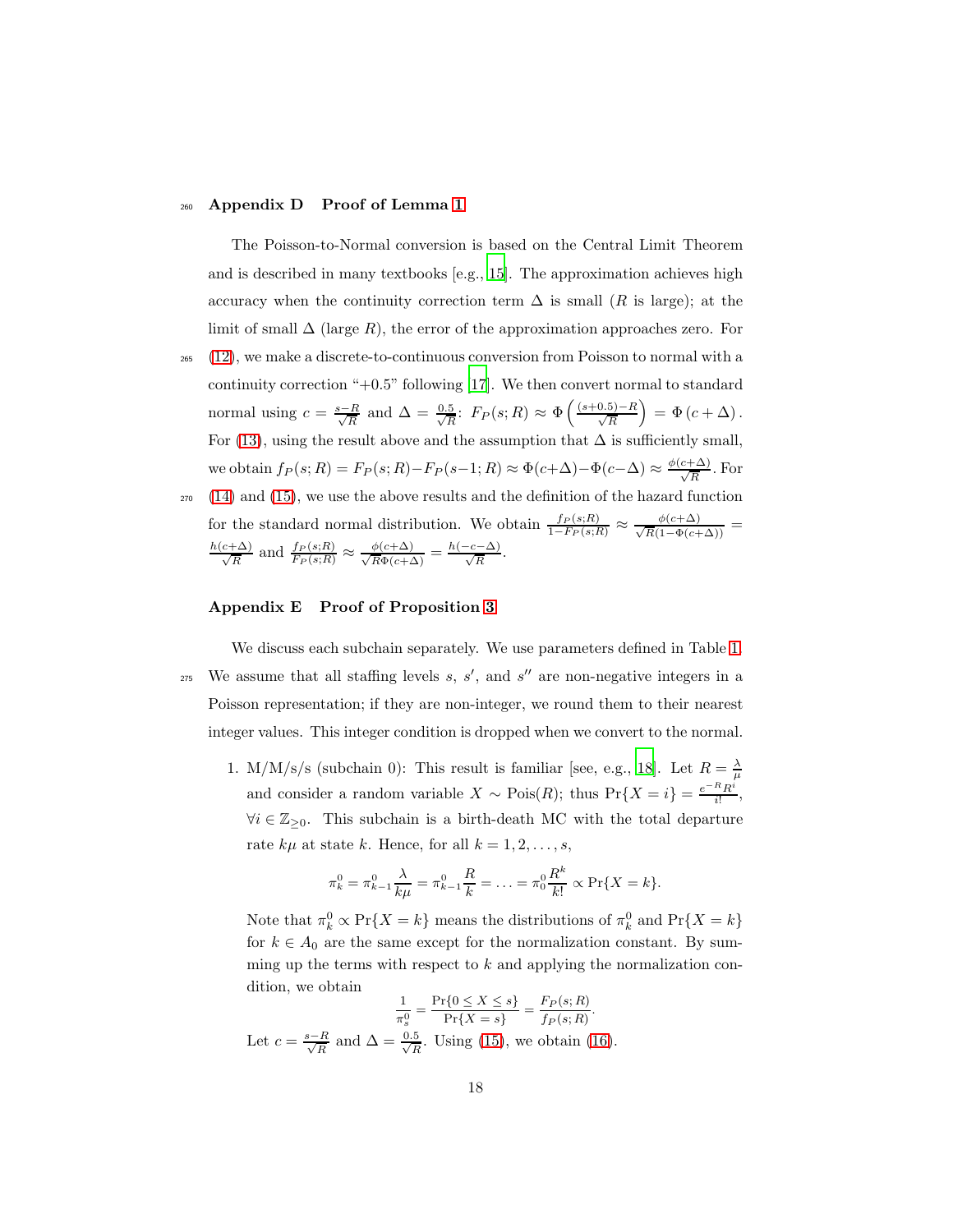2. 1<sup>st</sup> stage queue (subchain 1): Let  $R_1 = \frac{\lambda}{\theta_1}$ ,  $s_1 = \frac{s\mu}{\theta_1}$ , and  $s_{1+} = s_1 + n_1$ . Consider a random variable  $X_1 \sim \text{Pois}(R_1)$ ; thus  $\text{Pr}\{X_1 = i\} = \frac{e^{-R_1}(R_1)^i}{i!}$  $\frac{i(n_1)}{i!}$  $\forall i \in \mathbb{Z}_{\geq 0}$ . This subchain is a birth-death MC with the total departure rate  $s\mu + k\theta_1 = \left(\frac{s\mu}{\theta_1} + k\right)\theta_1 = (s_1 + k)\theta_1$  at state  $s + k$ . For all  $k = 1, 2, ..., n_1$ ,

$$
\pi_{s+k}^1 = \pi_{s+k-1}^1 \frac{\lambda}{(s_1+k)\theta_1} = \pi_{s+k-1}^1 \frac{R_1}{s_1+k} = \ldots = \pi_s^1 \frac{(R_1)^{s_1+k}}{(s_1+k)!} \frac{s_1!}{(R_1)^{s_1}}
$$
  
 
$$
\propto \Pr\{X_1 = s_1 + k\}.
$$

By summing up the terms with respect to  $k$  and applying the normalization condition, we obtain

$$
\frac{1}{\pi_s^1} = \frac{\Pr\{s_1 \le X_1 \le s_1 + n_1\}}{\Pr\{X_1 = s_1\}} = \frac{\Pr\{X_1 = s_1\} - \Pr\{X_1 \le s_1\} + \Pr\{X_1 \le s_1 + n_1\}}{\Pr\{X_1 = s_1\}} = 1 + \frac{1 - F_P(s_1; R_1)}{f_P(s_1; R_1)} - \frac{1 - F_P(s_1; R_1)}{f_P(s_1; R_1)} = 1 + \frac{1 - F_P(s_1; R_1)}{f_P(s_1; R_1)} - \frac{f_P(s_1; R_1)}{f_P(s_1; R_1)} \frac{1 - F_P(s_1; R_1)}{f_P(s_1; R_1)}.
$$
\nLet  $c_1 = \frac{s_1 - R_1}{\sqrt{R_1}}$ ,  $c_{1+} = \frac{s_1 + - R_1}{\sqrt{R_1}}$ , and  $\Delta_1 = \frac{0.5}{\sqrt{R_1}}$ . Using (13) and (14), we obtain (17).

3. 2nd stage queue (subchain 2): The argument is almost identical to the case of the 1<sup>st</sup> stage queue. Let  $R_2 = \frac{\lambda}{\theta_2}$ ,  $s_2 = \frac{s\mu + n_1\theta_1}{\theta_2}$ , and  $s_{2+} = s_2 + n_2$ . Consider a random variable  $X_2 \sim \text{Pois}(R_2)$ ; thus  $\text{Pr}\{X_2 = i\} = \frac{e^{-R_2}(R_2)^i}{i!}$  $\frac{i^{(n_2)}}{i!}$ ,  $\forall i \in \mathbb{Z}_{\geq 0}$ . This subchain is a birth-death MC with the total departure rate  $s\mu + n_1\theta_1 + k\theta_2 = (s_2 + k)\theta_2$  at state  $s + n_1 + k$ . For all  $k = 1, 2, ..., n_2$ ,

$$
\pi_{s+n_1+k}^2 = \pi_{s+n_1+k-1}^2 \frac{\lambda}{(s_2+k)\theta_2} = \pi_{s+n_1+k-1}^2 \frac{R_2}{s_2+k} = \dots
$$

$$
= \pi_{s+n_1}^2 \frac{(R_2)^{s_2+k}}{(s_2+k)!} \frac{s_2!}{(R_2)^{s_2}} \propto \Pr\{X_2 = s_2 + k\},
$$

from which we obtain

$$
\frac{1}{\pi_{s+n_1}^2} = \frac{\Pr\{s_2 \le X_2 \le s_2 + n_2\}}{\Pr\{X_2 = s_2\}} = 1 + \frac{1 - F_P(s_2; R_2)}{f_P(s_2; R_2)} - \frac{f_P(s_2 +; R_2)}{f_P(s_2; R_2)} \frac{1 - F_P(s_2 +; R_2)}{f_P(s_2 +; R_2)}.
$$
\nLet  $c_2 = \frac{s_2 - R_2}{\sqrt{R_2}}$ ,  $c_{2+} = \frac{s_2 + -R_2}{\sqrt{R_2}}$ , and  $\Delta_2 = \frac{0.5}{\sqrt{R_2}}$ . Using (13) and (14), we

obtain [\(18\)](#page-8-1).

# Appendix F Proof of Proposition [4](#page-8-0)

The results directly follow from Propositions [2](#page-4-0) and [3.](#page-7-1)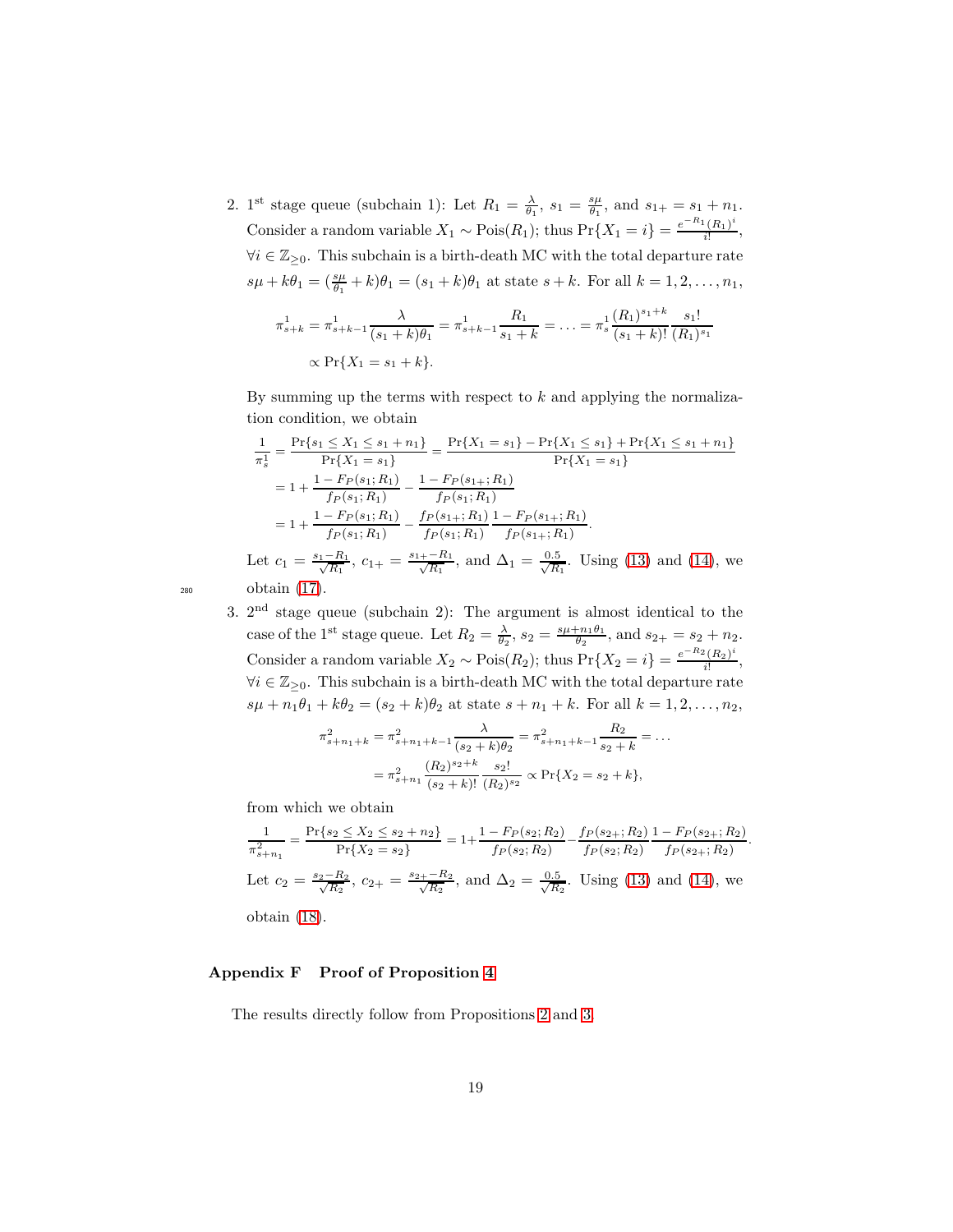#### <span id="page-19-5"></span><sup>285</sup> Appendix G Extension to a Three-Stage Reneging Queue

To extend the two-stage reneging model to three-stage, we introduce the  $3<sup>rd</sup>$  subchain with capacity  $n_3$  and reneging rate  $\theta_3$ . Define parameters accordingly:  $R_3 = \frac{\lambda}{\theta_3}$ ,  $s_3 = \frac{s\mu + n_1\theta_1 + n_2\theta_2}{\theta_3}$ ,  $s_{3+} = s_3 + n_3$ ,  $c_3 = \frac{s_3 - R_3}{\sqrt{R_3}}$ ,  $c_{3+} = \frac{s_{3+} - R_3}{\sqrt{R_3}}$ ,  $\Delta_3 = \frac{0.5}{\sqrt{R}}$  $\frac{1.5}{R_3}$ . Also, we introduce  $r_3 = \frac{\pi_{s+n_1+n_2+n_3}^3}{\pi_{s+n_1+n_2}^3} \approx \frac{\phi(c_{3+}+\Delta_3)}{\phi(c_3+\Delta_3)} =: \tilde{r}_3$  and  $\frac{1}{\pi_{s+n_1+n_2}^3} - 1 \approx \sqrt{R_3} \left( \frac{1}{h(c_3+\Delta_3)} - \frac{r_3}{h(c_3+\Delta_3)} \right)$  $\Big) =: \tilde{h}_3$ . It is straightforward to obtain the expressions for the three-stage reneging queue. 1  $\frac{1}{\pi_s} = \tilde{h} + \tilde{h}_1 + \tilde{r}_1 \tilde{h}_2 + \tilde{r}_1 \tilde{r}_2 \tilde{h}_3, \ \frac{P_Q}{\pi_s}$  $\frac{P_Q}{\pi_s} = 1 + \widetilde{h}_1 + \widetilde{r}_1 \widetilde{h}_2 + \widetilde{r}_1 \widetilde{r}_2 \widetilde{h}_3, \ \frac{P_A}{\pi_s}$  $\frac{P_A}{\pi_s} = p\left(\widetilde{h}_1 + \widetilde{r}_1\widetilde{h}_2 + \widetilde{r}_1\widetilde{r}_2\widetilde{h}_3\right) + 1,$ L  $\frac{L}{\pi_s} = R_1(p\widetilde{h}_1 + 1 - \widetilde{r}_1) + \widetilde{r}_1 R_2 \left[ (p + \frac{n_1}{R_2} - \frac{n_1}{R_1}) \widetilde{h}_2 + 1 - \widetilde{r}_2 \right]$  $+ \tilde{r}_1 \tilde{r}_2 R_3 \left[ (p + \frac{n_1+n_2}{R_3} - \frac{n_1}{R_1} - \frac{n_2}{R_2}) \tilde{h}_3 + 1 - \tilde{r}_3 \right].$ 

Observe that the formulas we obtain here are simply the formulas in Proposi-tion [4](#page-8-0) with extra terms added to account for the  $3<sup>rd</sup>$  subchain. If it is necessary, an extension to four or more stages is also straightforward.

#### <span id="page-19-0"></span>References

- <sup>290</sup> [1] K. Kuzu, L. Gao, S. H. Xu, To wait or not to wait: The theory and practice of ticket queues, Manufacturing & Service Operations Management 21 (4) (2019) 853–874.
	- [2] E. H. Kaplan, Analyzing tenant assignment policies, Management Science 33 (3) (1987) 395–408.
- <span id="page-19-3"></span><span id="page-19-2"></span><span id="page-19-1"></span><sup>295</sup> [3] S. A. Zenios, Modeling the transplant waiting list: A queueing model with reneging, Queueing systems 31 (3-4) (1999) 239–251.
	- [4] R. C. Larson, K. Sasanuma, Congestion pricing: A parking queue model, Journal of Industrial and Systems Engineering 4 (1) (2010) 1–17.
- <span id="page-19-4"></span>[5] O. Garnett, A. Mandelbaum, M. Reiman, Designing a call center with <sup>300</sup> impatient customers, Manufacturing & Service Operations Management 4 (3) (2002) 208–227.